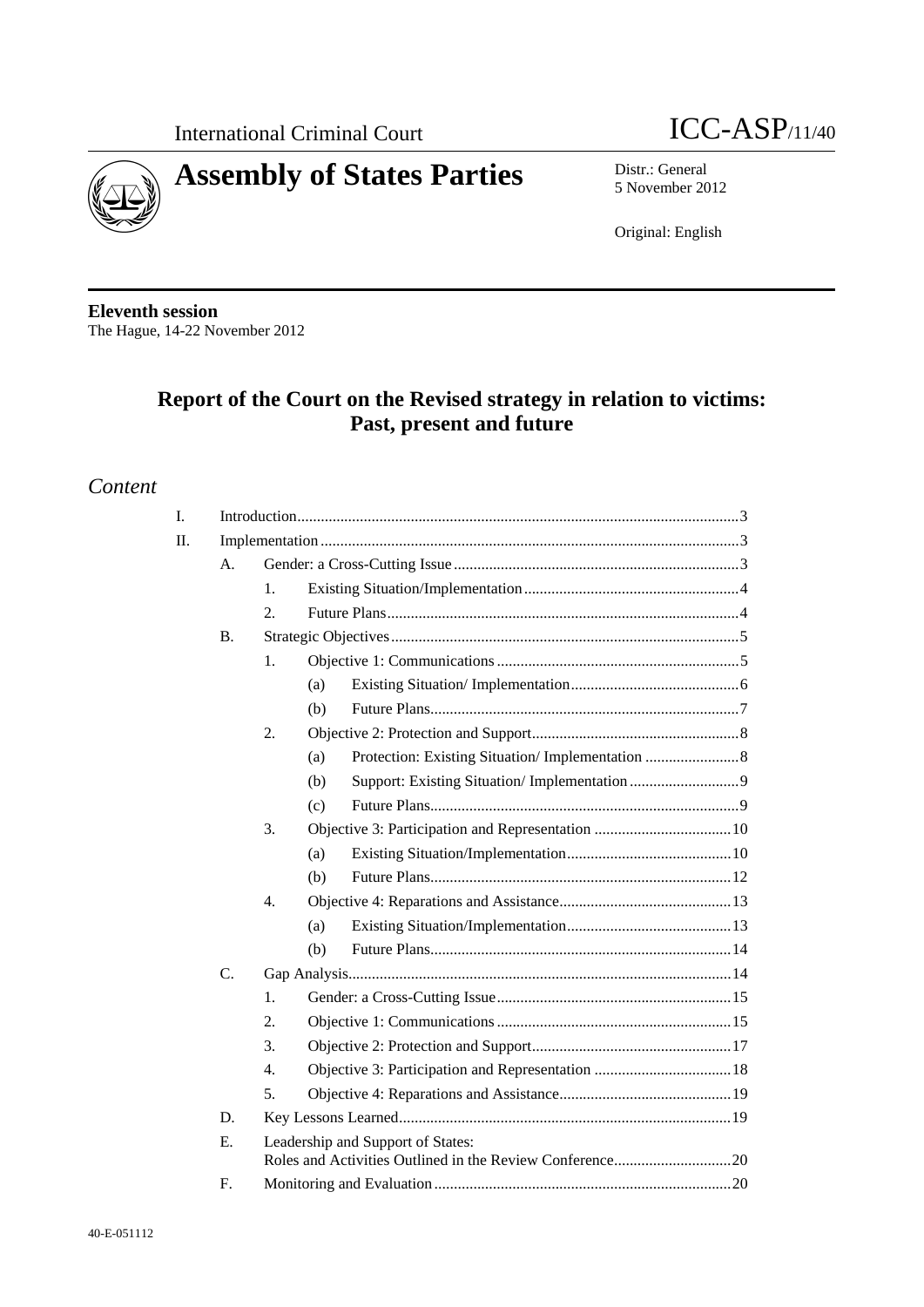## *List of Abbreviations and Acronyms*

- ASP Assembly of States Parties
- CAR Central African Republic
- CSS Counsel Support Section
- DRC Democratic Republic of the Congo
- FIDH International Federation for Human Rights (Fédération internationale des ligues des droits de l'Homme)
- ICC International Criminal Court
- IRS Initial Response System
- LRV Legal Representative of Victims
- NGO Non-Governmental Organisation
- OPCD Office of Public Counsel for the Defence
- OPCV Office of Public Counsel for Victims
- OTP Office of the Prosecutor
- PIDS Public Information and Documentation Section
- PMP Performance Monitoring Plan
- SGBV Sexual and Gender Based Violence
- SOP Standard Operating Procedure
- SSS Security and Safety Section
- TFV Trust Fund for Victims
- VPRS Victims Participation and Reparations Section
- VWU Victims and Witnesses Unit
- WG Working Group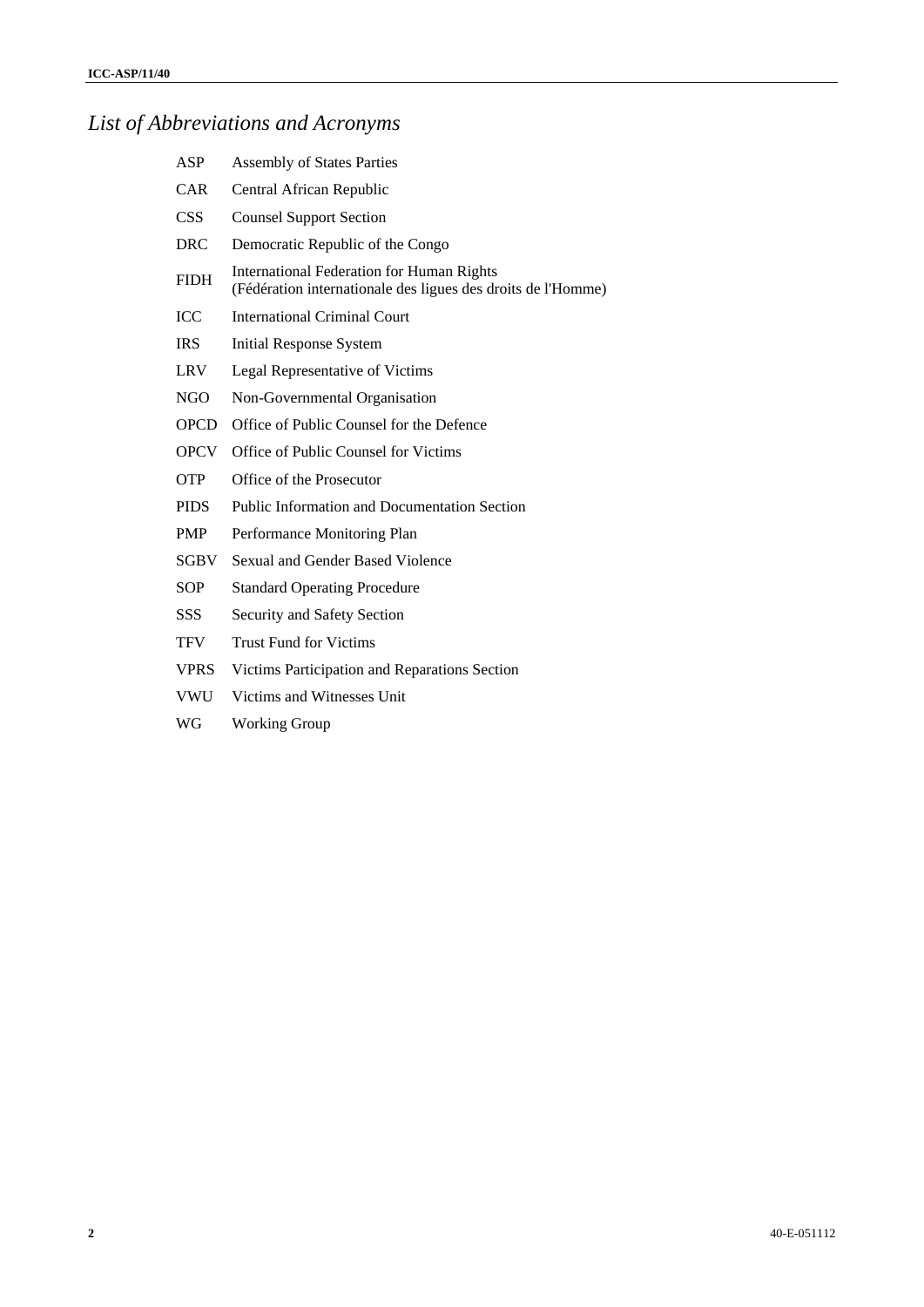## **I. Introduction**

1. At the Review Conference in Kampala, the Court was requested to revise its Strategy in Relation to Victims in light of the recommendations that emerged at the Conference<sup>1</sup>. During its tenth session the Assembly of States Parties (ASP) recognised that victims' rights to equal and effective access to justice; protection and support; adequate and prompt reparation for harm suffered; and access to relevant information concerning violations and redress mechanisms, are essential components of justice.<sup>2</sup> The ASP emphasized the importance of effective outreach to victims and affected communities in order to give effect to the unique mandate of the ICC towards victims.<sup>3</sup> At that time, the ASP noted the ongoing work of the Court in reviewing its Strategy in Relation to Victims and its report thereon<sup>4</sup> and requested the Court to finalize the review in consultation with States Parties and other relevant stakeholders and report in advance of the Assembly at its eleventh session<sup>5</sup>. That Revised Strategy is attached to this Report.

2. This Report details the Court's experience in implementing the Strategy in Relations to Victims and the lessons the Court has learned. It also examines the Court's plans for implementing the Revised Strategy, which derive from the common vision of all of the relevant elements of the ICC system<sup>6</sup>, and include metrics for measuring the Strategy's achievement. In the initial report of the Court on the Strategy in Relation to Victims<sup>7</sup>, the Strategy was fully integrated into the report. However, the Revised Strategy is an independent document from this report.

3. The Court has developed and revised its Strategy to make it as effective and costefficient as possible. Only a very limited number of cases are foreseen that would require additional resources to carry out the mandated activities described in this Report. The Revised Strategy will translate to an increase in workload and activities that would require additional resources to carry it out. For the sake of clarity, these additional resources will be specified and discussed as part of the 2013 budget process.

4. Based on the findings of the Review Conference and observations of States, Non-Governmental Organisations (NGOs), civil society members and other stakeholders, two issues – gender and communications – were identified that cut across all of the Strategic Objectives. Because communication is also a victim's right, it is included among the specific Objectives of the Strategy. Both gender and communication, however, are integral to the successful implementation of each Objective.

## **II. Implementation**

#### **A. Gender: a Cross-Cutting Issue**

5. Gender<sup>8</sup> is a cross-cutting issue and its impact must be accounted for in all aspects of the Court's work. Since gender roles differ from culture to culture, the Court's activities need to be adapted accordingly so as to be optimally effective.

<sup>1</sup> *Official Records of the Assembly of States Parties to the Rome Statute of the International Criminal Court, Ninth*  session, The Hague, (International Criminal Court publication ICC-ASP/9/25 or RC/11).<br><sup>2</sup> ICC-ASP/10/Res.5, Strengthening the International Criminal Court and the Assembly of States Parties, *Adopted* 

*at the 9th plenary meeting, on 21 December 2011, by consensus.*

<sup>3</sup> *Ibid*.

<sup>4</sup> Report of the court on the strategy in relation to victims, *Official Records of the Assembly of States Parties to the*  Rome Statute of the International Criminal Court, Eighth session, The Hague, (International Criminal Court publication ICC-ASP/8/45).

<sup>5</sup> See *Official Records, Tenth session, 2011* (ICC-ASP/10/20), vol. I, part III, ICC-ASP/10/20/Res.5, para. 48.

 $6$  Those participating in the formulation of this strategy include: elements of the Office of the Prosecutor (OTP) and of the Registry, the Secretariat of the Trust Fund for Victims (TFV) and the Offices of Public Counsel for Victims (OPCV) and for the Defence (OPCD). The Presidency participated in the drafting process as an observer. 7 Report of the court on the strategy in relation to victims, *Official Records of the Assembly of States Parties to the Rome Statute of the International Criminal Court, Eighth session, The Hague,* (International Criminal Court publication ICC-ASP/8/45).

<sup>8</sup> *Rome Statute* article 7(3) defines gender as the two sexes, male and female, within the context of society.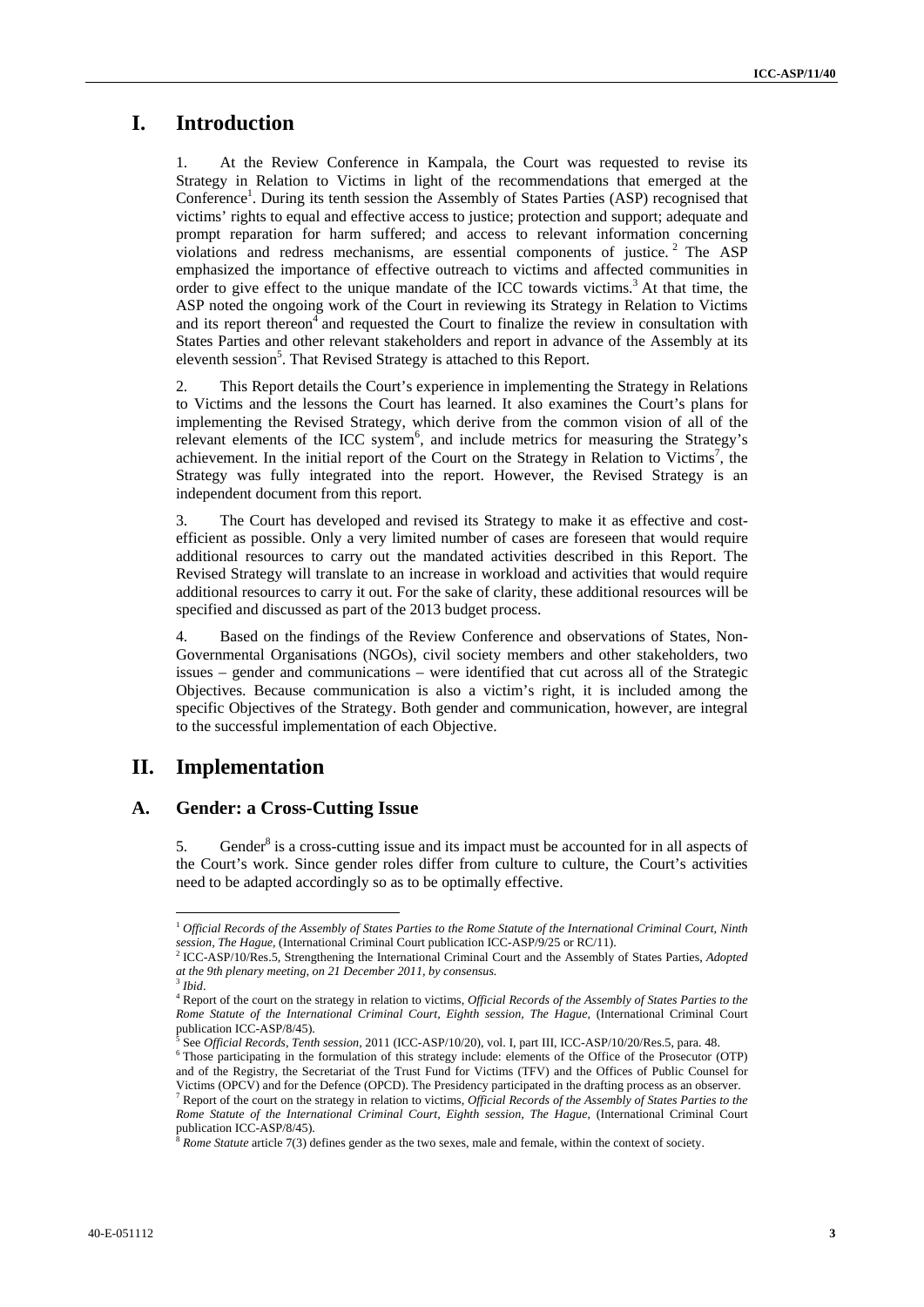6. In the process of reaching out to victims, the ICC system must pay special attention to women and girls in a way that minimises barriers, reduces potential negative repercussion and enables them to access their rights in the cultural contexts in which they are located. Not only must the ICC system focus more on women and girls, as they are generally affected by crimes differently from men, boys and from the community as a whole, but it must also speak to the men and boys about the principle of the rights of women and girls and the importance of female participation. Concentrating on only one side of the gender equation will not lead to a healthy or sustainable result. The ICC system must also ensure that it takes into account the specific gender dynamics in which the survivors of gender crimes live in order to ensure that engagement with the Court does not cause further harm or retraumatisation, be it from within their own communities or from the outside. In addition, more needs to be done to enable the ICC system's staff to interact with victims and affected communities with an awareness of gender and its impact on both females and males of all ages.

#### **1. Existing Situation/Implementation**

7. Much of the Court's outreach efforts have focused on victims generally, both males and females, with minimal attention to the impact of gender. The ICC system and the units that interact with victims understand that even though some progress has been made to ensure inclusion of those disadvantaged and/or rendered less accessible by gender roles – most often women and girls – more needs to be done.

8. In general, the Court has recognised that it must do more to make its personnel increasingly gender sensitive. The different organs and units dealing with particularly vulnerable groups<sup>9</sup>, e.g. women victims, children and survivors of Sexual and Gender Based Violence (SGBV), are developing policies on gender and guidelines for relevant personnel. When possible, these organs and units also provide personnel with additional training, take appropriate measures when meeting victims in the field, develop special activities for particularly sensitive groups to ensure that these groups have proper access to relevant and timely information, and establish networks with them using local and international organisations in the field that already have relations with the victims to facilitate their work.

9. The ICC system considers women's and girls' empowerment a key step toward ending impunity for perpetrators, establishing durable peace and reconciliation, and successfully implementing relevant U.N. Security Council Resolutions<sup>10</sup>. The TFV utilises a conflict-sensitive programme approach that involves victims and affected communities in a participatory programme design and management process to ensure that the assistance provided to them is attuned to local cultural, social and political realities.

10. In 2008, the TFV Board of Directors issued an appeal for funds to benefit victims of SGBV. Ongoing voluntary contributions currently fund SGBV programmes in northern Uganda, the Democratic Republic of the Congo (DRC) and the Central African Republic (CAR).

#### **2. Future Plans**

 $\overline{a}$ 

11. As duty bearer under the Rome Statute system, the ICC system will do its utmost to communicate with victims of gender crimes in a manner that facilitates their ability to take up their rights within that system. All of the organs and units of the ICC system will review their respective strategies and implementation plans to reinforce their focus on addressing gender issues, paying special attention to facilitating and increasing women and girl victims' access to their rights within the Rome Statute system.

<sup>&</sup>lt;sup>9</sup> These include the OTP, the Victims and Witnesses Unit (VWU), the OPCV, the Public Information and Documentation Section (PIDS), the Victims Participation and Reparations Section (VPRS), the TFV, the OPCD and the Defence.

 $10$  The relevant resolutions include: 1325, 1820, 1888 and 1889.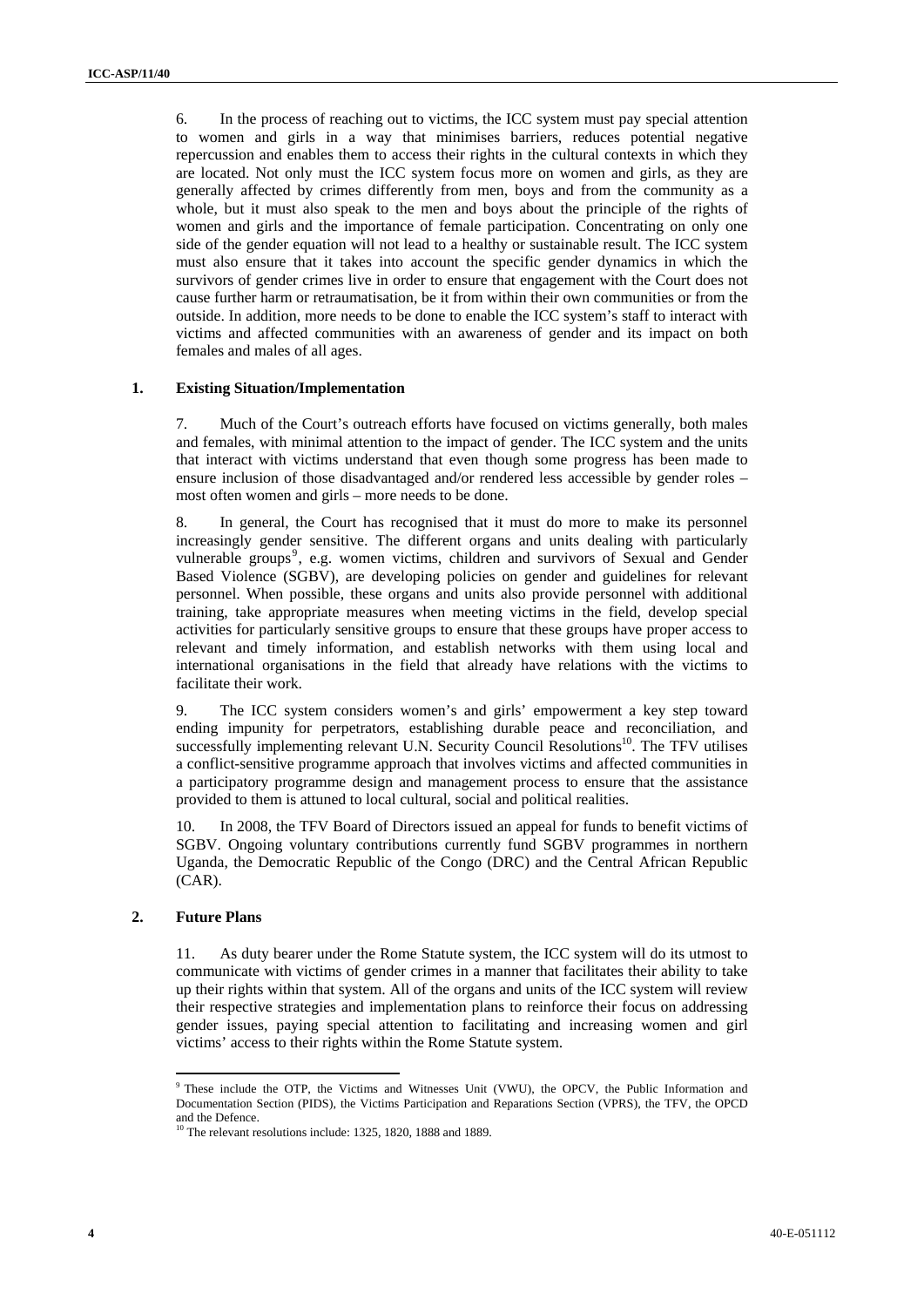12. Within the constraints of available funds, the ICC system undertakes to identify relevant training needs and to provide training to all pertinent staff on gender and, where relevant, on working with populations where one gender group has been disadvantaged. In coordination with the Court-wide training plan, the PIDS, the OTP, the OPCV, the OPCD, the VPRS, the Counsel Support Section (CSS), the VWU, the Court Management System (CMS), Chambers, the legal function within the Presidency, and those staff members in Interpretation, Field Offices and Defence, will receive specialised training. There are also plans to train intermediaries and Legal Representatives of Victims (LRVs) who assist victims in relation to their applications for participation. Such training could be provided by the Sections with relevant expertise or by external experts and would convey best practices.

13. The TFV will continue incorporating gender in its ongoing development of programmes, working with partners to incorporate gender sensitive approaches in all general assistance activities. In addition, the TFV will ensure that gender dimensions are addressed in any reparation processes they implement.

### **B. Strategic Objectives**

#### **1. Objective 1: Communications**

14. Communications from the preliminary examination stage<sup>11</sup> through all steps of the judicial process is the key to victims accessing their rights within the Rome Statute system<sup>12</sup>. With effective access to relevant information<sup>13</sup>, victims are able to make informed decisions on whether to exercise their rights. Communications also make proceedings public<sup>14</sup> and play a crucial role in ensuring that victims have realistic expectations of the criminal law process and reparations. Communications provide context to the activities of the Court, the ICC system and the Rome Statute system as a whole. Beneficial communications cast the activities of the Court and the elements of the system in terms of the spirit of the Rome Statute and the vision laid out in its Preamble  $15$ . Appropriate communications and positive engagement can help to fight impunity and to address the wide and lasting impact of crimes within the jurisdiction of the Court. All of the organs and units of the ICC system that interact with victims provide them with information. Moreover, as recognised by the Review Conference, it is particularly important that effective communication begin from the earliest possible moment.<sup>16</sup> This was also emphasized by the ASP during its tenth session $^{17}$ .

15. The Court's outreach activities currently provide victims and affected communities with information about the Court's mandate, the Court's judicial proceedings, and victims' rights to participate in proceedings and to request reparations. But effective communication is an inclusive dialogue in which the ICC system and the victims must engage each other, both sharing and both receiving information. As duty bearer, the ICC system must listen to victims in order to best fulfil its responsibilities to take into account the various needs and interests of victims and to understand what information is more important for which victims and in what manner information can be most effectively and efficiently communicated. A specific form of inclusive communications may occur in the phase of reparations, during which the TFV may engage in consultations with eligible victims and their families, in order to develop a reparation implementation plan that legitimately reflects those victims' rights and interests.

 $11$  At this stage of the process, the OTP is the lead actor in communicating with victims and is proactive as it sees fit. The other parts of the ICC system may react, as appropriate, to enquiries during the preliminary examination phase, without prejudice to any relevant rulings or orders of the Court.

<sup>&</sup>lt;sup>12</sup> Regulations of the Court, regulations 86-88; Rules of Procedure and Evidence, rules 89-99.<br><sup>13</sup> Rules of Procedure and Evidence, rules 16 and 92; see also Situation in the DRC, ICC-01/04-101, para. 76.<br><sup>14</sup> Rome Stat

notion that justice is not just punitive but restorative – and hopefully preventative.<br><sup>16</sup> See *Official Records, Ninth session* 2010 (ICC-ASP/9/20), vol. I, part III, ICC-ASP/9/Res.3, para. 38.<br><sup>17</sup> See *Official Records*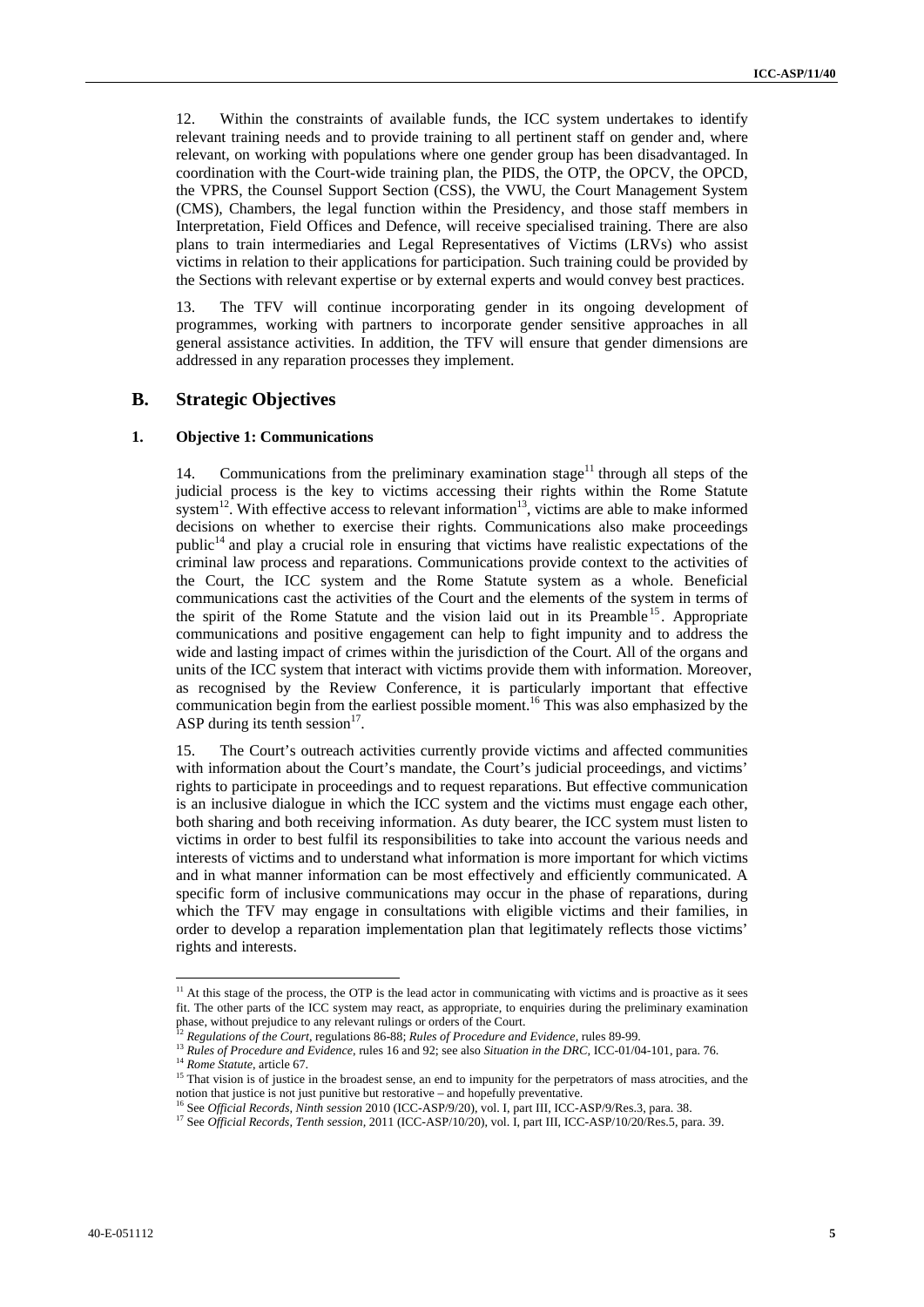#### **(a) Existing Situation/ Implementation**

16. In general, different elements of the ICC system are responsible for communicating with victims on different topics and in relation to different parts of the proceedings. The units of the ICC system work closely with the PIDS, the section responsible for the majority of the ICC system's outreach to affected communities<sup>18</sup>, in order to ensure that victims and affected communities receive timely, accurate, consistent and relevant information regarding participation in the proceedings, ongoing judicial proceedings and reparations. Outreach activities also include appeals to communities not to stigmatise victims as a result of the crimes from which they have suffered. The victim-related units of the ICC system coordinate with the PIDS and at times conduct activities jointly. Coordination enhances efficiency and increases the safety of all involved. Legal units, such as the OTP, the OPCD and the OPCV, also coordinate with the PIDS regarding content related to their spheres of competence and wherever possible participate in outreach activities – organised by the Court or by external partners, such as NGOs and legal societies – targeting affected communities to ensure that community members understand their rights under the Rome Statute and can take an informed decision about whether to engage with the Court.

17. In the past, the Court has found it exceedingly difficult to communicate effectively with victims in remote and/or hard to reach locations. In other areas, security or lack of resources – both human and financial – have made it challenging to reach out to victims living in certain regions of situation countries. To address these issues in an effective and efficient manner, victim-related units of the ICC system use local organisations as intermediaries<sup>19</sup> both to facilitate outreach activities and to share information with affected communities and victims<sup>20</sup>. Broadcast media, and particularly community radio stations, are another mean of enhancing the impact of the outreach activities and informing broader audiences in a cost-effective way, particularly in remote areas<sup>21</sup>. The PIDS produces audiovisual programmes<sup>22</sup> that are broadcast by local radio and television stations and provide summaries of the hearings while also clarifying various aspects of the ICC's mandate. These programmes are also used to introduce discussions during outreach sessions. As a supplement to these efforts and to overcome the challenge of reaching groups that cannot afford to own a radio, the PIDS has successfully established ICC radio listening clubs throughout the situation countries. Facilitated by an ICC trained member of the community, the 60-80 members of each group follows the ICC radio programmes and can send in questions to which they receive responses. On occasion, the OPCV has also used radio programmes or published information sheets in newspapers to update clients and explain the most recent developments in the relevant situation or case. However, where possible and appropriate, the OPCV prefers to communicate directly with victims in the context of their legal representation. All units of the ICC system address the challenge of ensuring that victims comprehend the nature of the proceedings throughout their duration.

18. The OTP is the first organ of the Court to be in contact with victims and affected communities  $^{23}$  when the Office receives Article 15 communications  $^{24}$  and during preliminary examination. The Prosecutor uses media and public information activities as well as direct staff contact to provide information on a regular basis to victims about the

 $2^{\circ}$  In most current situation countries, literacy rates are low and radio is the media of choice for most inhabitants.<br><sup>22</sup> They are produced in French, English, Arabic and local languages.

<sup>&</sup>lt;sup>18</sup> For example, the PIDS serves the communications needs of the VPRS as well as some of those of the Secretariat of the TFV.

 $19$  The synergies created by working with intermediaries has a number of positive affects which include: 1) it limits victims exposure to danger which might result due to their direct interaction with the Court; 2) intermediaries are often able to access locations that are inaccessible to Court staff ; 3) The ICC system would be unable to field the number of staff required to reach out to all the victims and affected communities with which the Court currently communicates. The expenses involved would be insupportable, and would only rise exponentially as the number of potential victim participants increase with each new case and the relevant charges brought by the Prosecutor and confirmed by the Pre-Trial Chamber.

<sup>20</sup> An exception to this approach occurred during the Kenya proceedings in December 2009, when the Pre-Trial Chamber ordered the VPRS to identify and contact community leaders of affected groups who could act on behalf of victims who wished to make representations on the question of whether or not the Chamber should authorise the

<sup>&</sup>lt;sup>23</sup> By definition, affected communities are communities containing or made up of victims that have survived the commission of war crime and crimes against humanity under the jurisdiction of the ICC. 24 *Rome Statute*, article 15(2).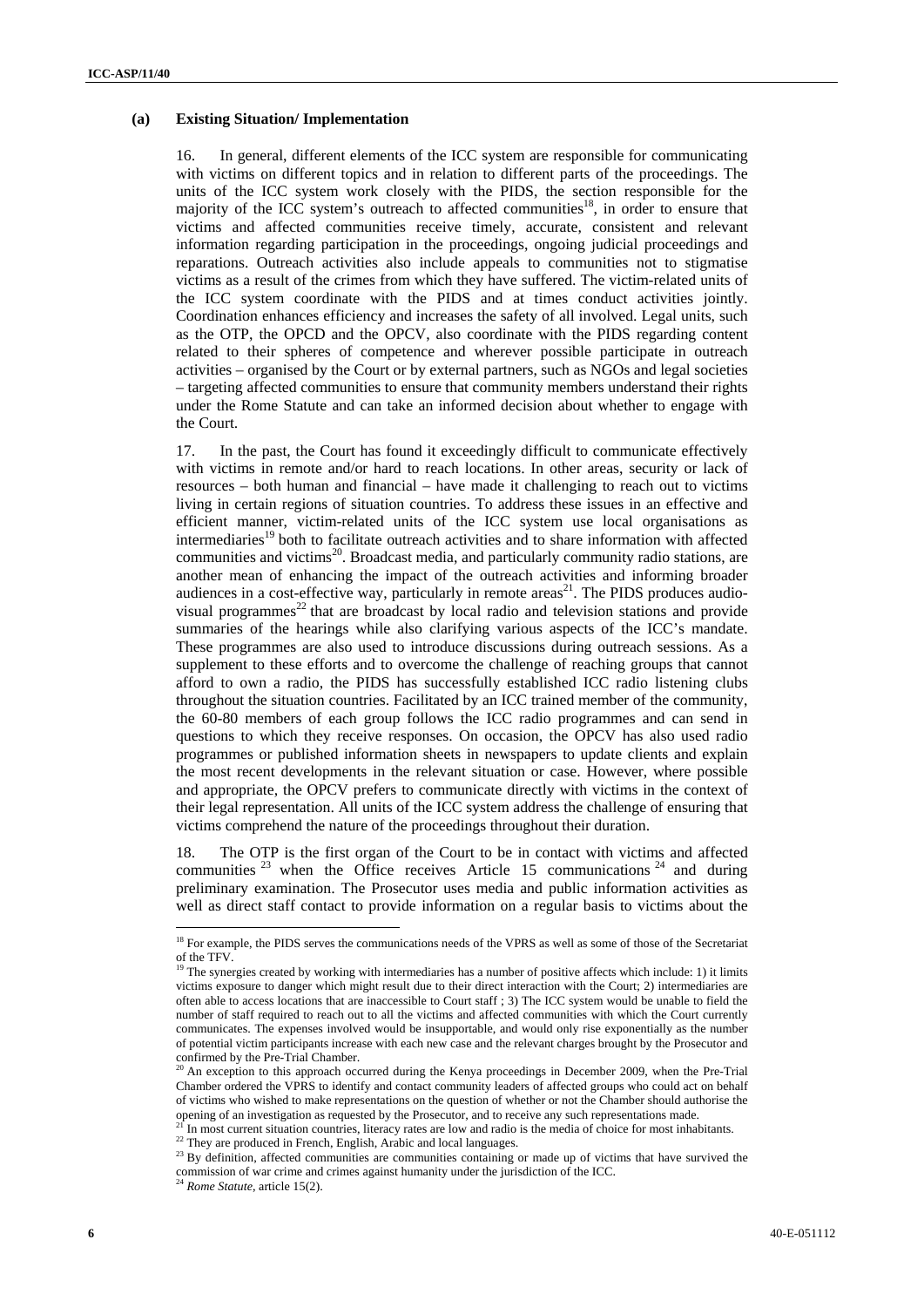preliminary examination's scope and process. Contact at that point enables the OTP to assess the interests of victims before deciding whether to open an investigation<sup>25</sup>. When meeting with victims during investigations, and before an interview commences, the OTP staff brief the potential witness (potentially also a victim) about the ICC and the mandate of the OTP, and informs her/him that cooperation with the Court is voluntary. The OPCV also communicates with victims within the framework of its specific mandate of providing support and assistance to victims<sup>26</sup> and when appointed as an  $LRV^{27}$ . The OPCV undertakes missions in the field in order to meet with its clients, to understand their views and concerns, to collect evidence and material to be used in the proceedings and to keep clients updated on the proceedings before the Court.

19. Reaching out to affected communities and publicising ongoing trials remain priorities for the PIDS. The focus of its efforts<sup>28</sup> is to raise awareness about and increase the understanding of the ICC amongst affected communities, specific target groups<sup>29</sup> and the general public. All units will ensure coordination and cooperation with PIDS to ensure that it has the most relevant and recent information as it prepares materials for its own work and supports the work of other units that interact with victims.

#### **(b) Future Plans**

20. More victims than ever are participating in the judicial process and outreach activities have been intensified. To strengthen its two-way dialogue with victims and affected communities and to further optimise and adapt outreach activities to the needs of victims<sup>30</sup>, the Court will continue to assess and refine its current outreach/communication tools<sup>31</sup> - including its application forms and directions - to ensure that they succeed in providing audiences of all educational levels with the basic information necessary to understand how the Court and its proceedings work.

21. As the first step in this process, the ICC system will develop and employ a communications checklist so that all victims will be presented with a standardised minimum set of inclusive information about the mandate and activities of the Court, the TFV and their rights as victims under the Statute, including the right to participate and the right to file claims for reparation<sup>32</sup>. All victims coming into contact with the ICC system will thus receive common, mutually reinforcing, coherent messages and information, which should minimise confusion on the part of victims. All information contained in the checklist will also be incorporated into the standard set of information provided to intermediaries.

22. The units and elements of the ICC system that interact with victims will work to further improve and routinise internal coordination not only with the PIDS/Outreach, but also among themselves, in the interest of ensuring that victims receive clear, consistent, relevant and up to date information, whether directly from the Court or via intermediaries. The PIDS and the other units of the system which communicate with victims will revise and improve their messages regarding participation and reparation. These will be included from the very beginning of their communications efforts to enable victims to make informed decisions about their participation and relationship with the ICC system. Following any decision by Chamber's on reparations, messages will be adjusted where necessary.

 $25$  Rome Statute, article 53(1).

<sup>&</sup>lt;sup>26</sup> *Regulations of the Court*, regulation 81(4).<br><sup>27</sup> *Regulations of the Court*, regulation 80(2).<br><sup>28</sup> As described in the Strategic Plan for Outreach, ASP/ICC/5/12.

 $29$  These include, particularly in situation countries: the national and local media, the legal community, as well as students and the academic community. For more information see the Strategic Plan for Outreach of the ICC (ICC/ASP/5/12) and the Integrated Strategy on External Relations, Public Information and Outreach.  $^{30}$  RC/11, 8 June 2010, Annex V, p. 80.

<sup>&</sup>lt;sup>31</sup> Currently as a means of checking its communications vehicles, PIDS identifies representative populations and pre-tests their messages and materials prior to launching a communications campaign.<br><sup>32</sup> RC/11, RC/Res.2, *The Impact of the Rome Statute System on Victims and Affected Communities*. In addition,

elements of the system will add their individual information relevant to their specific purposes.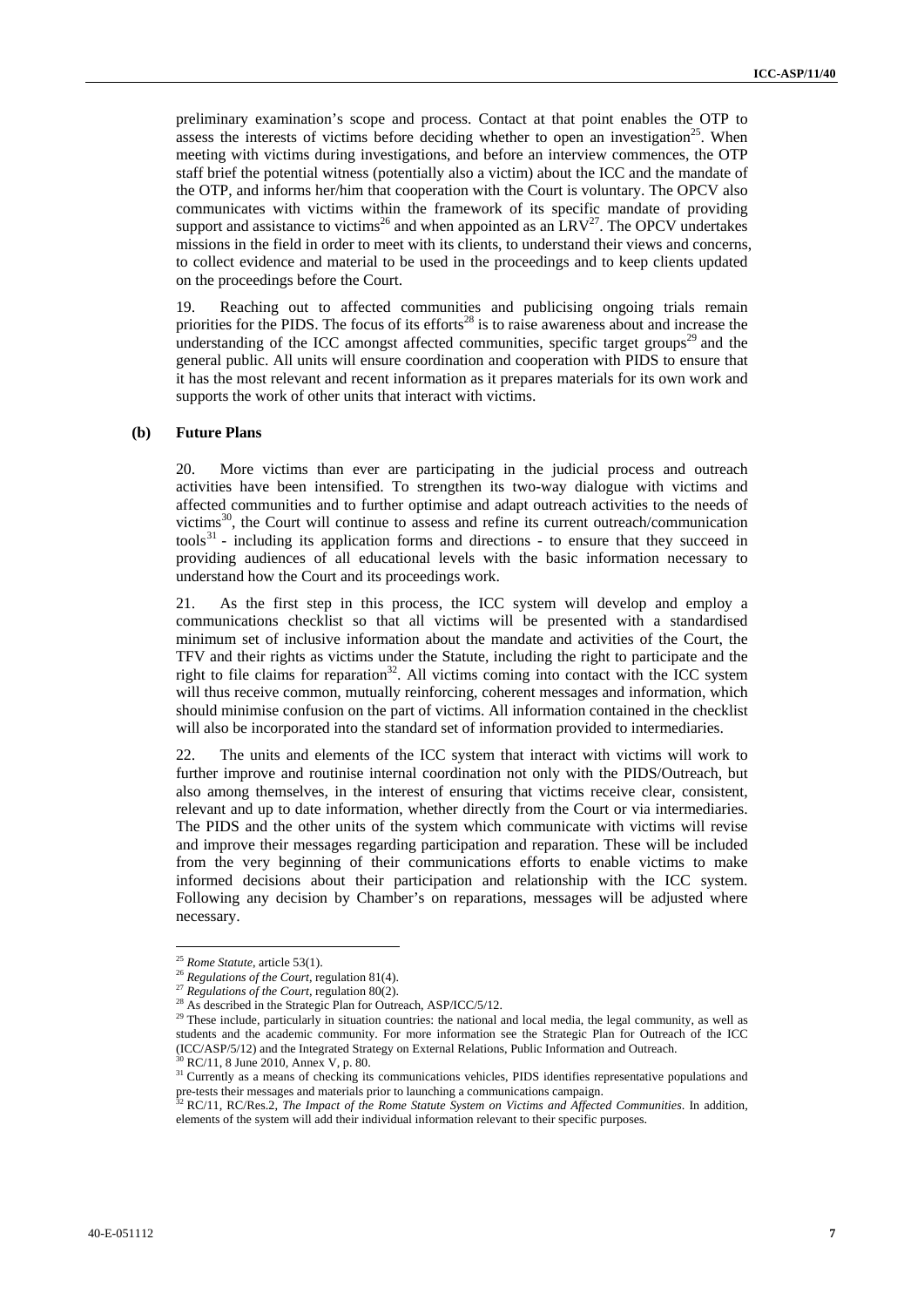#### **2. Objective 2: Protection and Support**

23. Protection, as it is used in the ICC system, refers mainly to physical safety, security and well-being<sup>33</sup>. Support is a broader and, in some sense, more inclusive term, covering the mitigation of any harm that victims may suffer as a result of their interaction with the Court<sup>34</sup>. In order to facilitate victims' rights to participation, the Court also provides protection and support to alleviate situations that hamper a victim's ability to participate. In addition, the Court has made psycho-social care available to help ICC system personnel who regularly interact with and care for victims, and, in so doing, fulfil the system's obligations as a duty-bearer. Both objectives encompass protection against and support in the face of any hardship arising from the judicial proceedings<sup>35</sup>.

24. With the evolution of the jurisprudence regarding victims and their rights, it is now possible to identify categories of victims entitled to protection and support<sup>36</sup>. Members of these different categories may have different rights under the Court's legal framework and the decisions of various Chambers. For example, individuals who apply for participation in the proceedings are considered victims who appear before the Court from the moment they apply, and are entitled to protection in addition to their right to participate<sup>37</sup>. When individuals are recognised as participating victims by the relevant Chamber, they are accorded legal representation and may present views and concerns to the Chambers at the relevant stages in the proceedings. Finally, there are victims-witnesses and dual status witnesses, both of whom physically appear before the Court where it is sitting.

#### **(a) Protection: Existing Situation/ Implementation**

25. All elements of the ICC system have a duty to ensure the protection of victims and witnesses $38$ . The primary units and/or organs of the ICC system that fulfil this obligation are the VWU, the OTP, and the judiciary, which is the ultimate arbiter of protection-related issues. The VWU is mandated to provide protective measures, security arrangements, counselling and other appropriate assistance to victims who appear before the Court and to others who are at risk on account of testimony given<sup>39</sup>. The Prosecutor is responsible for taking appropriate measures to protect persons with whom the Office interacts, particularly during the investigation and prosecution phase. The recently established protocol between the OTP and the VWU on protection of persons at risk because of their interaction with the Court facilitates the cooperation and interaction between the two units and streamlines working practices. The Registry is currently working with both the Defence and LRVs to adapt the protocol to their needs.

26. While working with intermediaries in the field to access victims and collect their applications, the VPRS implements the model developed in the new Court-wide *Guidelines Governing the Relations Between the Court and Intermediaries*40. This model involves the provision of passive protection capacity, e.g. encrypted USB sticks and lockable safes, to certain selected intermediaries in order to equip them to secure information and conduct their activities safely if they do not already have the means to do so. In general, the VPRS and the OPCV use best practices on managing contact with victims and intermediaries, developed with the assistance of the VWU, to ensure both that people are not put at risk when interacting with the ICC system, and that the confidentiality of information is protected. In addition, the Security and Safety Section (SSS) conducts security assessments

<sup>&</sup>lt;sup>33</sup> Rome Statute, article 68(1); Rules of Procedure and Evidence, rules 87 and 88.

<sup>&</sup>lt;sup>34</sup> *Rome Statute*, articles 43 and 68; *Rules of Procedure and Evidence*, rule 18(d).<br><sup>35</sup> *Rome Statute*, articles 43(6) and 68(1); *Rules of Procedure and Evidence*, rules 16-19.

<sup>&</sup>lt;sup>36</sup> Affected communities do not have standing before the Court and communities do not have any rights *per se* under the Rome Statute.

<sup>&</sup>lt;sup>37</sup> According to the decision of Trial Chamber I in the Situation in the Democratic Republic of Congo, in the case

of *The Prosecutor v. Thomas Lubanga Dyilo*, Decision on victims' participation, ICC-01/04-01/06-1119.<br><sup>38</sup> *Rome Statute*, article 68(1): "The Court shall take appropriate measures to protect the safety, physical and psyc

<sup>&</sup>lt;sup>39</sup> Rome Statute, article 43(6).<br><sup>40</sup> Draft Guidelines Governing the Relations Between the Court and Intermediaries, International Criminal Court, Draft of April 2012.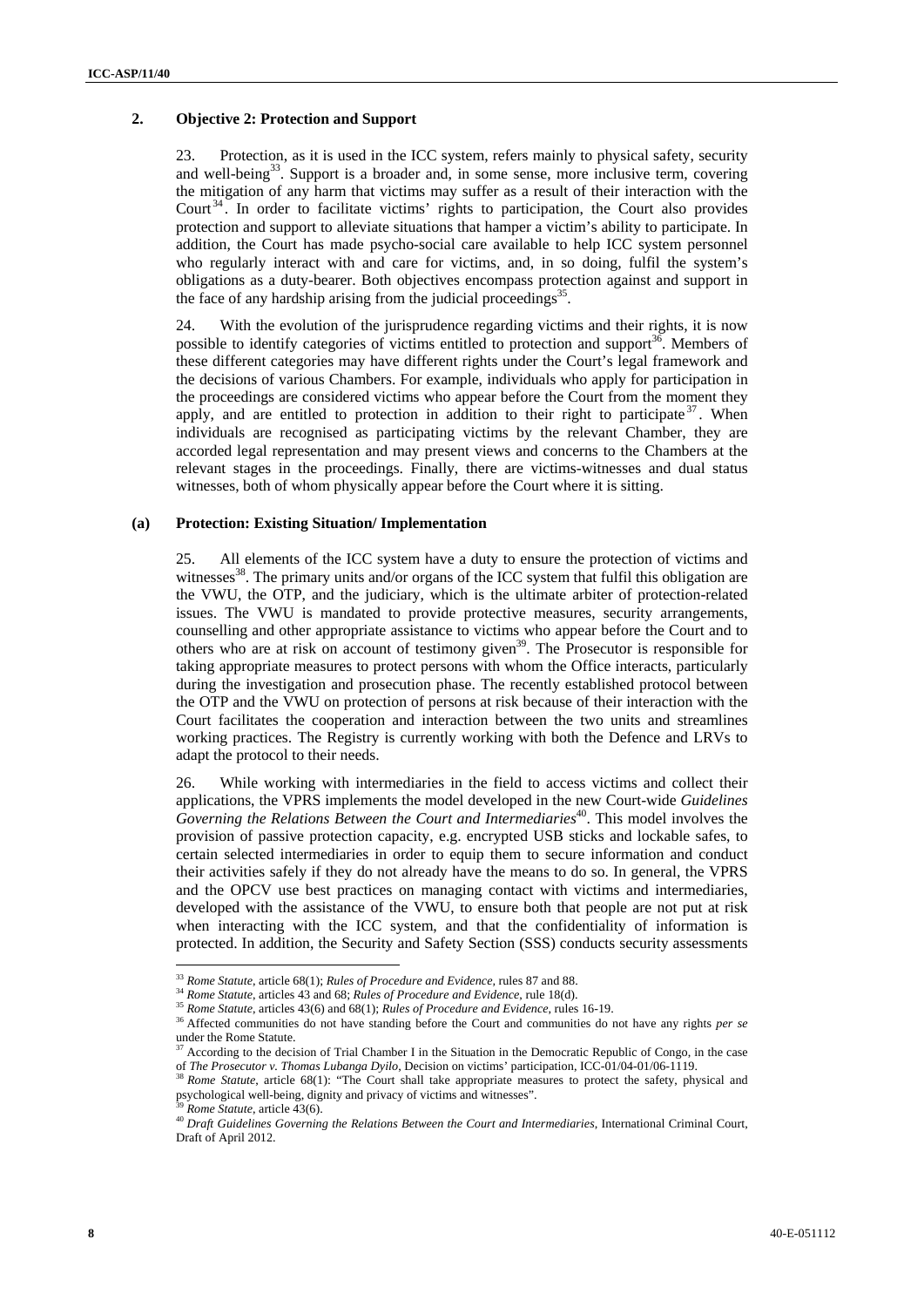before the Registry and other Organs and units begin their activities where work in a new situation involves direct engagement with victims or intermediaries *in situ*<sup>41</sup>.

27. During the judicial process, in order to protect victim applicants' identities, their names are normally redacted. The identity of victims authorised to participate in the proceedings can be disclosed to the parties only if the victims consent or upon an order of the relevant Chamber, in light of the protection needs evaluated at the time, often following advice from the  $VWU^{42}$ .

28. International relocation, a specific last resort means of protection, is based on Framework Agreements between the ICC and States. In cooperation with States Parties, the ICC system has established a Special Fund for Relocation as a complement to the process of signing Framework Agreements. The Special Fund is designed to assist States Parties that are willing to host individuals who are in need of relocation but who are not in a position to finance such relocation. It also aims to foster regional solutions for the relocation of those at risk, thereby minimising the personal impact of relocation. Lastly, the Fund uses the opportunity of relocations to encourage Court partners (e.g., the U.N. or E.U.) to assist in strengthening the capacity of States from the respective region to protect those at risk. While strategically important, this complementary Fund does not replace the still necessary traditional Framework Agreements on Relocations.

#### **(b) Support: Existing Situation/ Implementation**

29. All victims appearing before the Court have a right to benefit from support services offered by the various elements of the ICC system, of which the VWU is the primary provider of those services. The presence of individuals the victim trusts (be it someone from the VWU, the OPCV or from an external counsel) can amount to support and stress relief when appearing before the Court, which is a further supplement to the active support and protection provided by the Court's one psychologist both in the courtroom and in the field. During the investigation phase, the OTP takes appropriate measures to provide support and address the individual needs of the witnesses with whom they interact. The TFV, through the network of partners it has built, has also developed support capacity. Through this network, the Secretariat of the TFV can refer victims with whom they are working to appropriate support services when necessary.

#### **(c) Future Plans**

30. The Court is committed to providing improved and compulsory training on good practices for staff, intermediaries, counsel and any other persons who interact with victims on behalf of the Court, subject to the availability of resources. The Court plans to establish mechanisms for monitoring compliance and periodically evaluating the programme's effectiveness. In addition, Counsel and the organs and units of the ICC system working with intermediaries and other partners will likely need further capacity to provide training and technical assistance to strengthen the expertise and capacity of the intermediaries undertaking Court or Counsel-related activities to protect and support victims as relevant and appropriate. Training should be offered, where suitable, by the concerned organs and units of the Court and Counsel with internal coordination and assistance provided by the SSS (in relation to advising on best security practices), the Counsel Support Section (CSS) and the  $VWU^{43}$ .

31. Further to the system-wide efforts, the individual organs and elements of the system will review their procedures and policies to achieve further increases in efficiency where possible. To the degree possible under existing resources, the Court will continue to work systematically to prevent leakage of confidential information, while also recommending measures aimed at protecting victims' identities. The OPCD is exploring ways to ensure

 $41$  At times, assessments must be conducted under tight time pressure reflecting the pace of the judicial proceedings. If adequate assessments cannot be conducted in a timely manner, the VPRS and/or other units may be unable to conduct activities which can lead to delays in the proceedings.<br><sup>42</sup> Where there is a causal link between association with the Court and a potential threat to a victim, the VWU

assesses the situation and decides what, if any, protective measures to take on a case by case basis. 43 This approach is based on provisions in the *Draft Guidelines Governing the Relations Between the Court and* 

*Intermediaries*, section 4.4.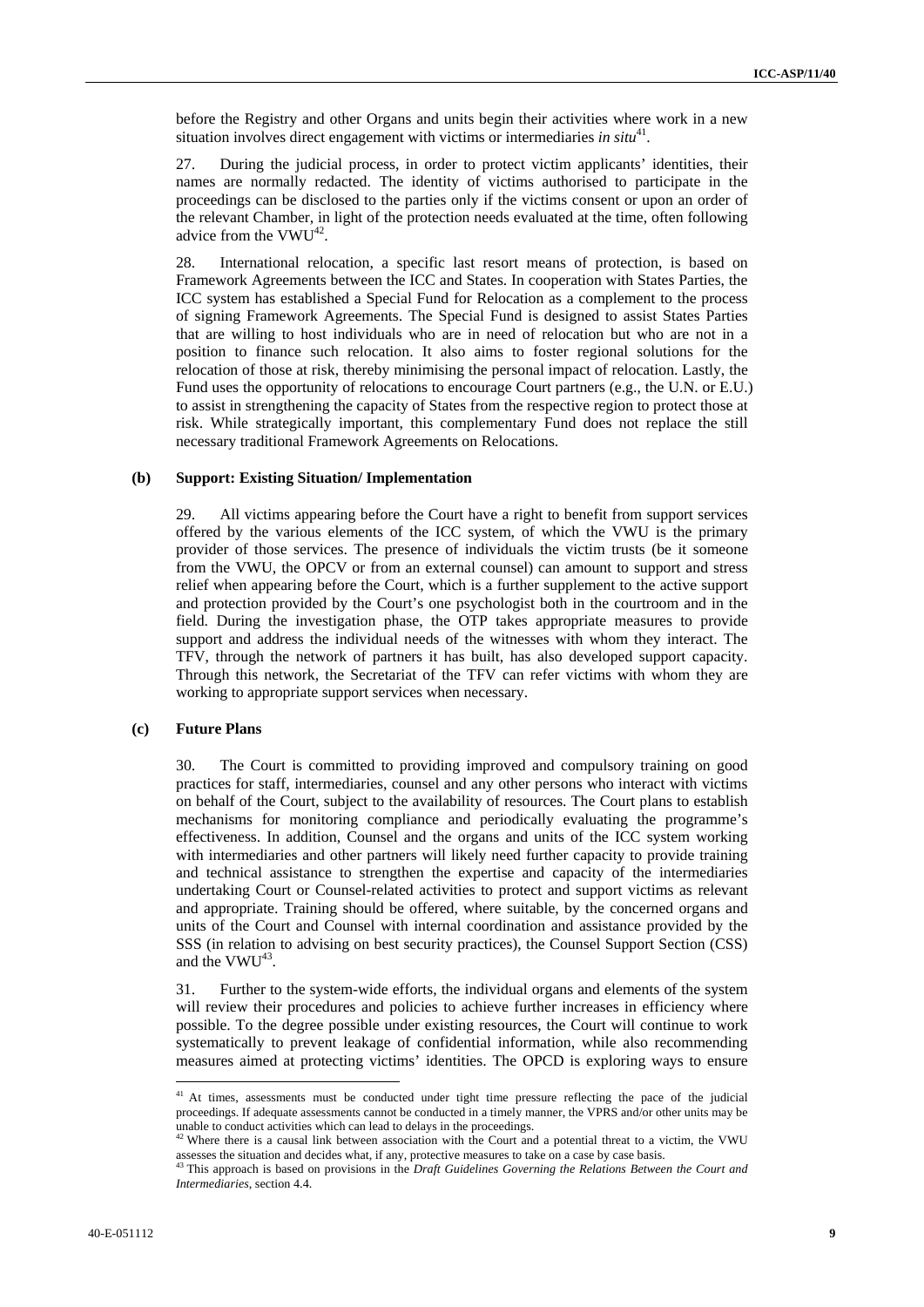that Defence victims/witnesses enjoy the same opportunities as provided to Prosecution victims/witnesses by virtue of their access to the specialized services of the Prosecution relating to protective matters.

32. More generally, the SSS will need to focus capacity on providing timely security assessments over a more widely spread area, in order to make it possible for staff to work in safety and to ensure that the intermediaries with whom staff work are vetted and have their own security arrangements in order. Likewise, the VWU will need to maintain sufficient capacity to ensure the ongoing quality of security assessments of victims participating in the proceedings from the increasing number of situations. This includes security analysis and assessments both at the seat of the Court and in the field. The VWU plans to strengthen local capacities to provide protection and initial response system  $\left(\text{IRS}\right)^{44}$  capabilities to victims at risk. Where possible, the Unit will also continue reinforcing partnerships and local networks to strengthen local capacity to offer support and assistance to victims who participate in the proceedings. In consideration of the right to protection, including protection from hardship during the judicial process, the VWU will continue to present, for the consideration of the Chambers, special measures to facilitate the testimony of vulnerable individuals.

33. The ICC system intends to fulfil its obligations as a duty bearer to victims in all of the situation countries and cases in which the ICC system is involved. Doing so will require the system to extend services appropriate to the needs, situation and stage of the judicial proceedings to Libya and Côte d'Ivoire in 2012, as well as to other situations and cases that develop during the current implementation period of the Revised Strategy.

#### **3. Objective 3: Participation and Representation**

34. Based on previous international criminal justice experience, the ICC was created with both a punitive and a restorative function, with the Rome Statute giving victims a right to directly participate in the ICC justice process $45$ .

35. Though the Court aims to provide victims with the best possible representation, it recognises that representation is still an area of concern. In many cases, victims are provided with an external counsel who is either from the country where the alleged crimes were committed or from the country where the victims reside, who knows the context, culture and language of the victims and who, therefore, is able to communicate with them more efficiently and effectively  $46$ . Unfortunately, those counsel also face challenges because, for the most part, they are not familiar with the Court's judicial practices, case law or with the rights of victims as a class of participants in the proceedings. Though counsel for victims must satisfy certain criteria<sup>47</sup>, they are generally from a very different legal context from the ICC and may not have the background or training that enables them to work optimally in a multicultural setting with different norms and modes of interaction. To help external legal representatives adapt to the ICC system, the OPCV published a Manual which provides guidance on the main issues related to victims' participation in the Court's proceedings and which is freely available on the Internet and updated regularly.

#### **(a) Existing Situation/Implementation**

 $\overline{a}$ 

36. Enabling victims to realise their rights to participation and representation primarily falls to the VPRS and the OPCV, and is guaranteed by Chambers. At certain points in the process, the OTP also informs victims of these rights, and the CSS works to support the efforts of both the Defence and  $LRVs^{48}$ .

<sup>&</sup>lt;sup>44</sup> This is a rapid response programme to assist victims covered by this VWU scheme who are in immediate danger.<br><sup>45</sup> *Rome Statute*, article 68(3); *Rules of Procedure and Evidence*, rules 89-99.<br><sup>46</sup> An additional side

be able to have a positive impact on their national jurisdictions.

<sup>&</sup>lt;sup>47</sup> *Rules of Procedure and Evidence*, rule 90(6).<br><sup>48</sup> The CSS is working to employ new software solutions that will facilitate the representatives' and counsels' work with the most appropriate and relevant capabilities.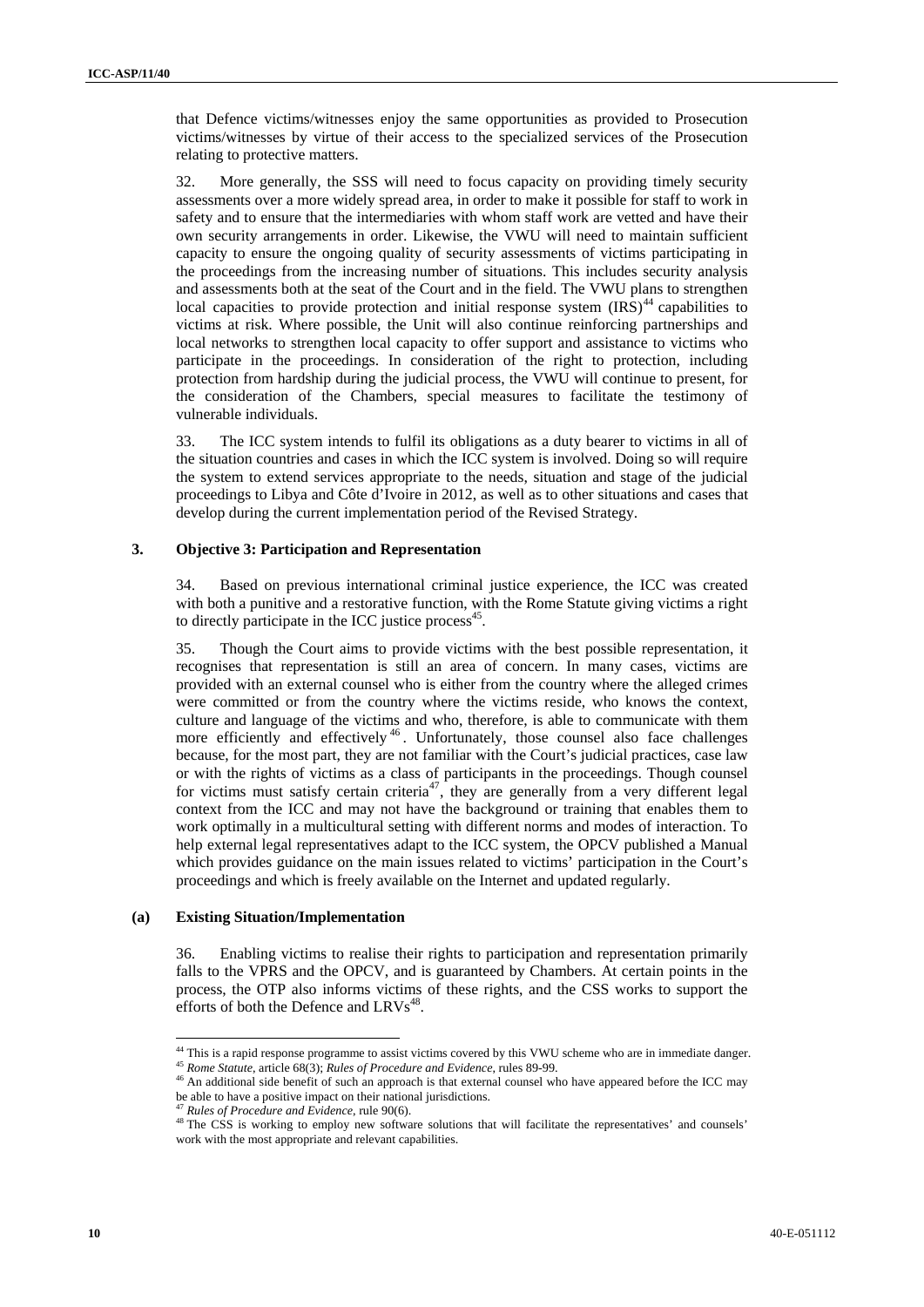37. Though its role has been evolving, the VPRS remains the entry point for victims applying to participate. Once judicial proceedings are under way, the Section implements a variety of Court orders that involve activities in the situation countries, often requiring direct contact with victims. The OPCV may also play a role in representing and supporting the participation of victims where its mandate<sup>49</sup> is triggered by a decision of Chambers. Together with the CSS, the VPRS plays a central role in ensuring adequate legal representation for victims to enable them to exercise their rights before the Court.

38. At the seat of the Court, the VPRS and the OPCV both play central roles related to victims' participation and representation in proceedings. The VPRS supports Chambers by managing applications and other documents received from victims and by preparing reports on individual applications, including those related to new capabilities Chambers have requested from the Section and specific judicial orders to make available different documents, or differently redacted versions of documents, to the parties and participants in a timely manner. OPCV will directly represent victims in the proceedings and/or will provide support to LRVs appointed by the Chambers. This support includes research and advice on substantive victim-related legal issues, as well as, where appropriate, representing external counsel on an *ad hoc* basis or appearing before Chambers to make submissions regarding specific topics. The OPCV database designed to facilitates its work including managing the provision of legal assistance and representation to victims as well as the legal assistance to external LRVs, and makes the OPCV more efficient.

39. In the field, where it assists in enabling victims to make their applications and participate effectively, the VPRS works primarily with intermediaries to most efficiently reach wide-spread and often hard to access victims<sup>50</sup>. For the most part, local intermediaries (rather than Court staff or a lawyer) assist victims in completing their applications for participation. In general, while intermediaries do an exceptional job in helping the ICC system to fulfil its obligations, having staff *in situ* leads to greater efficiency and protects against abuse<sup>51</sup>. When acting as legal representative, OPCV staff meet directly with victims in the field to gather their views and concerns and represent victims' interests in the proceedings.

40. Over the past two years, the VPRS's workload has dramatically increased<sup>52</sup>. The VPRS has attempted to meet this demand by hiring additional temporary staff, which is neither efficient nor sustainable, and by prioritising the processing of applications linked to cases (rather than situations) and to immediate proceedings (particularly confirmation hearings or trial). Despite having done its utmost to avoid causing delays in the proceedings or preventing victims from exercising their rights, several times during 2011 the Registry was obliged to inform Chambers that it was not in a position to comply with orders by the deadlines imposed due to a lack of resources. The VPRS has worked with Chambers to develop selection criteria and a methodology for the organisation of common legal representation with the aim of ensuring high quality legal representation for victims before the Court in a sustainable and cost effective manner.

<sup>&</sup>lt;sup>49</sup> *Regulations of the Court*, regulations 80 and 81(4).  $50$  At present, the VPRS only has five established field staff posts to cover 7 situations and the judicial activities. Were VPRS to reach out to victims via its own staff, the cost to the Court would be substantially greater than it is using intermediaries, who in some instances can do the same job more effectively and without endangering those with whom they are meeting.

<sup>&</sup>lt;sup>51</sup> First, it helps to manage the numbers and the quality of applications received since the field staff are able to provide accurate information regarding the criteria for being accepted and what participation in the proceedings actually involves. Second, where the field staff are able to provide information and training to intermediaries, a much higher proportion of applications received will, from past experience, be linked to the proceedings. It also leads to the receipt of more complete applications since they can be checked and followed up by field staff on site. Third, having staff on site, including local staff, who understand the local context, enables the Section to open more effective channels of communication with intermediaries. Fourth, having staff based in the field leads to less travel required to and from The Hague.

 $52$  The average monthly number of applications for participation received has increased over 300% in the last year (from 187 per month in 2010 to 564 per month in 2011). This increase is due both to the rising number of situations and cases, and to the scope of the charges in each case.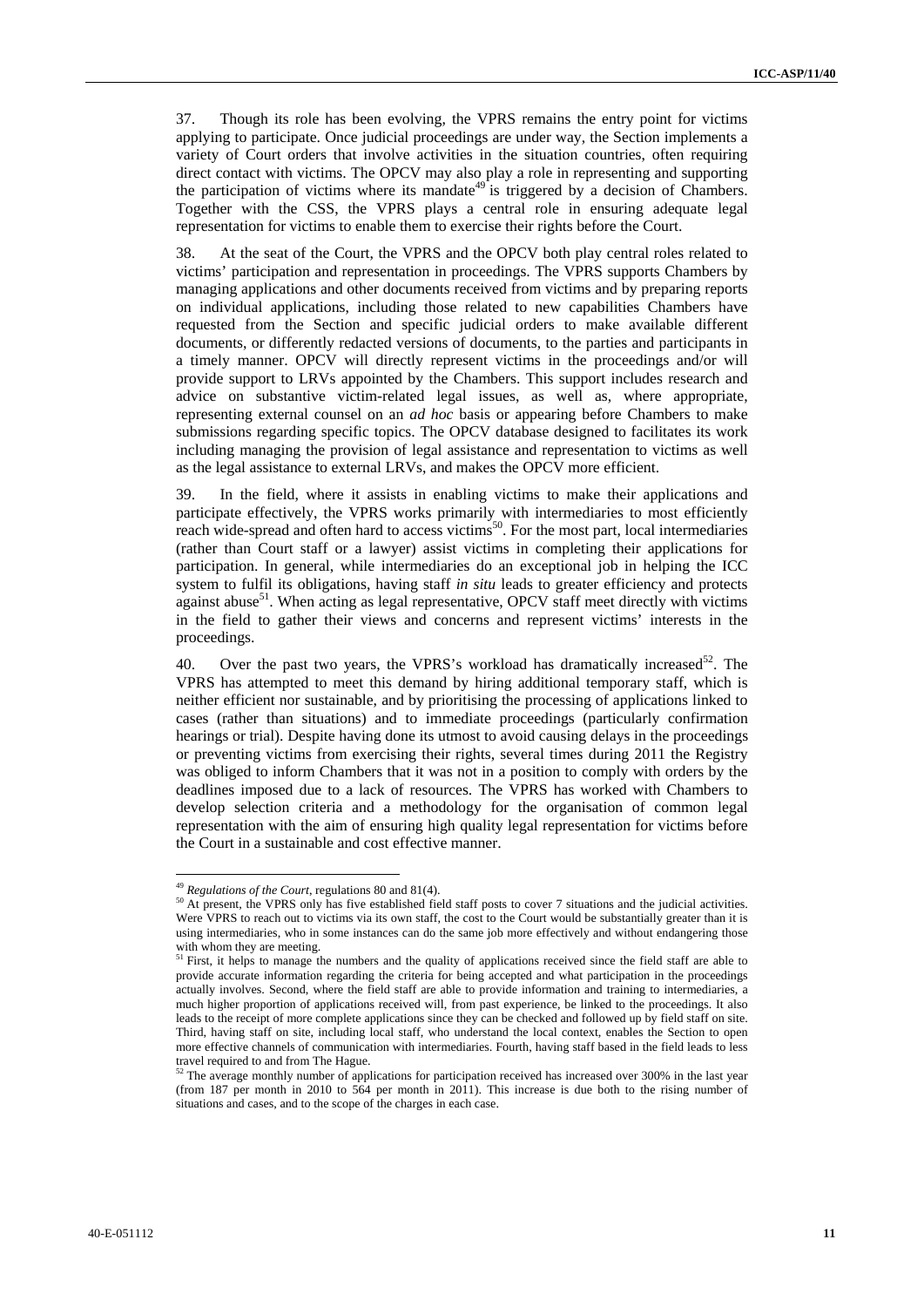#### **(b) Future Plans**

41. The Court plans to revisit some of the framework of support for victims' representatives in order to increase its effectiveness and economy. In reviewing the scheme for legal aid to victims, the Court will focus on the different needs of Defence and victims' counsel, including those related to processing/reviewing victims applications, as well as on the potential inclusion of systems for quality control and the possibility to enhance the role of the OPCV<sup>53</sup>. The Court could dedicate some resources to the development of a structure that would allow LRVs to maintain regular contact with victims in the field/countries where they are located $54$ .

42. From experience as noted above, external LRVs are constrained by issues of access as well as by process and capacity in taking up their responsibilities at the Court. To ease the transition, the Court could further develop and provide relevant training for LRVs, focusing on topics including judicial procedures, management procedures, interactions with Registry and its various work units and the evolving interest of victims within the framework of the Court. Within the limits of available resources and the technology infrastructure in situation and other countries, the Court is working to improve LRV access to Court documents and software systems and to ensure that LRVs can be compliant with the Court's e-court protocols. It must be noted, however, that some of these hindrances result from the Court's work to ensure the security of trial-related information and to protect evidence and other information gathered by specific units of the Court.

43. LRVs also face hurdles when they try to access documents both in the amount of time available to them during which they have access to the documents and in the kind of documents to which they are granted access. The timing of notification of and judicial decisions regarding the modalities of participation, as well as decisions on common legal representation, are frequently issued at a very late stage, and some of the Chambers, particularly Pre-Trial Chambers, have issued decisions making specific key documents unavailable to the LRVs or available only in a redacted form<sup>55</sup>. All of these factors influence victims' perceptions of their ability to fully realise their right to participation.

44. The VPRS has made and will continue to make every effort to find efficiencies and alternative options to the current victims participation-related processes wherever possible, including developing more sophisticated processing systems and streamlining operations between the field and The Hague. In response to the large numbers of potential victims in the *Gbagbo* case, a new partly collective approach to the application process is being tested at the confirmation of charges stage, which allows victims of the case to group together to apply to participate in the proceedings. Lessons will be learned from this experience in Cote d'Ivoire to determine whether such a model could be used in other cases if it proves to be efficient for the Court, satisfying for victims, and in compliance with Court's legal framework. In the field, intermediaries themselves face notable challenges, many of which are addressed in a new approach that is contained in the new *Guidelines Governing the Relations Between the Court and Intermediaries*. For the VPRS, the new approach mandates a greater level of engagement with, and provision of targeted support to, a smaller number of intermediaries who go through an enhanced selection process. The approach is designed to enable intermediaries to carry out their roles effectively while avoiding putting victims at risk, whether from security threats or the risk of retraumatisation, and to protect the interests of the victims and the confidentiality of information.

45. As already noted, the major challenge confronting the VPRS is the lack of staff to deal with the demands upon it arising from the increased number of situations and cases, victims' applications being received, as well as the increased level of judicial activity affecting the participation of victims and the rising number of decisions to be implemented by the Section. Over and above these concerns, the Section must prepare for the potential beginning of reparations proceedings. Even as the Court undertakes a review of the victim

<sup>&</sup>lt;sup>53</sup> Decision of the Bureau of the ASP at its Ninth Meeting held on 23 March 2012, adopting the Report of The Hague Working Group on legal aid.

<sup>&</sup>lt;sup>54</sup> International Federation for Human Rights (FIDH) – Recommendations to the Eighth Session of the Assembly of States Parties to the Rome Statute, p 9.

<sup>55</sup> See decision ICC-01/04-01/10 rendered by Pre-Trial Chamber I in the case of the *Prosecutor v. Callixte Mbarushimana* 18 August 2011.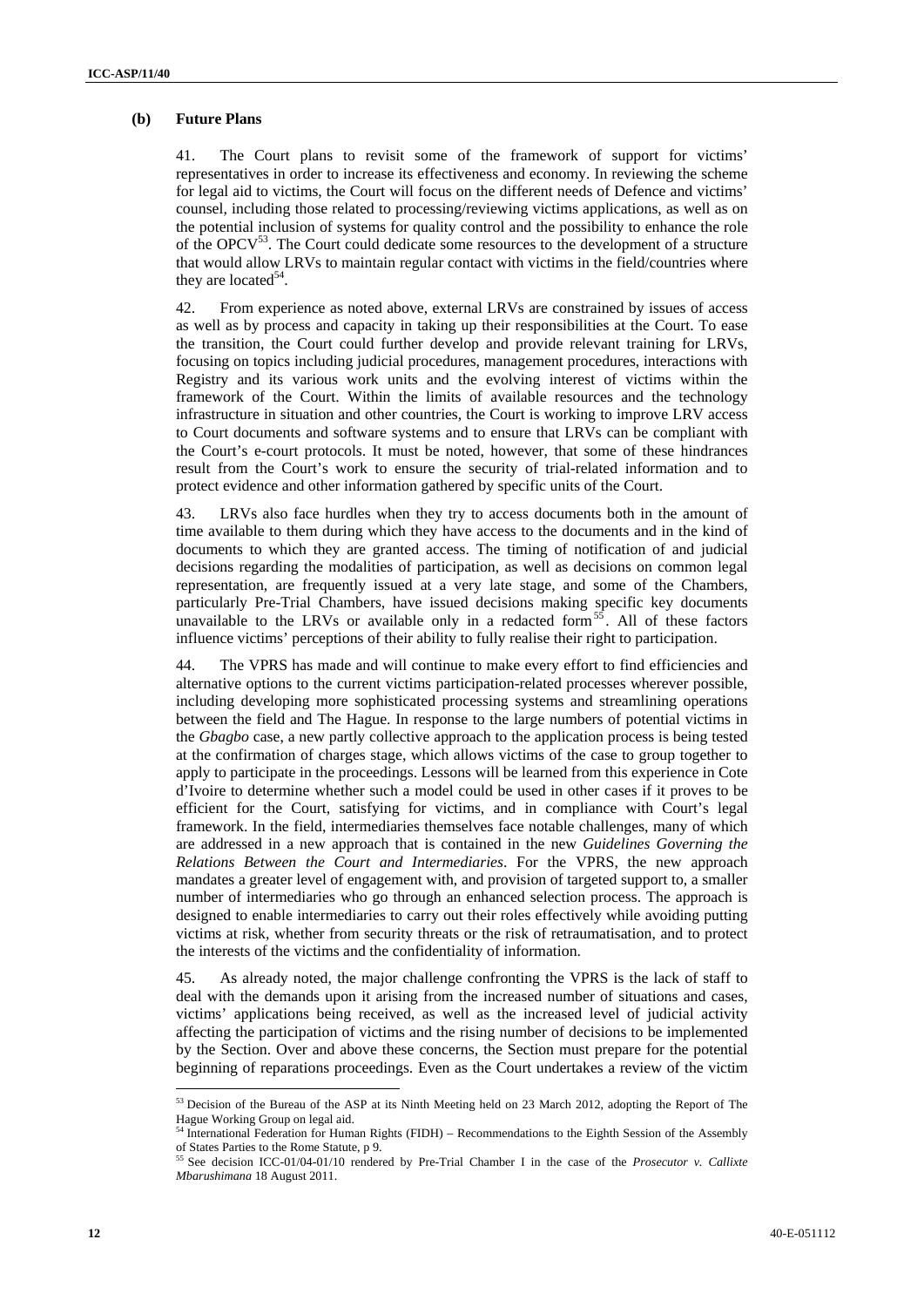participation process to ensure that it will enable victims to realise their rights while being sustainable and effective, the work of the VPRS will nevertheless need added support in the short term.

#### **4. Objective 4: Reparations and Assistance**

46. One of the unique features of the Rome Statute system is that victims have been granted the right to request reparations<sup>56</sup> and may benefit from support<sup>57</sup> by the TFV under its assistance mandate<sup>58</sup>. The further advantage presented by the reparations and assistance mandates is that positive and pro-active engagement with victims can have a significant effect on how they experience and perceive justice, thus contributing to their healing process and the rebuilding of peaceful societies.

The implementation of reparation orders will depend on the content of each order<sup>59</sup>. In accordance with the Statute the TFV shall implement Court-ordered reparations awards. The Statute and the Rules of Procedure and Evidence, place the overall responsibility for the enforcement of fines, forfeitures and reparation orders with the Presidency. Within the Registry, the precise role of the VPRS will be dependant on the approach a Chamber decides to take. The Section may be ordered to enable victims to make applications, to organise legal representation, to conduct specific activities in the field, to seek relevant experts, to make recommendations on different aspects and/or generally to support Chambers. It is envisaged that regardless of how the reparations phase proceeds, it will require intensive engagement by the Presidency, the TFV and the VPRS.

48. The overall situation is currently characterised by a high degree of uncertainty which makes planning for reparations very challenging, particularly as there are no precedents or framework on which to base future plans. In the coming years, as the situation develops further, this section will be revisited.

#### **(a) Existing Situation/Implementation**

49. Regarding assistance, the ICC system is only able to comment on the current forms of assistance being provided to affected communities, largely by the TFV. Other forms of assistance are linked more to cooperation and complementarity where the Court is engaging with States Parties, national and local governments and other actors to enhance capacity in victim-related matters.

50. In 2008, the TFV Board adopted a Global Strategic Plan and Performance Monitoring Plan (PMP) 2009-2012, which have been the basis for the TFV's programme activities to date. For its general assistance mandate, the TFV strategy identifies three objectives: physical rehabilitation<sup>60</sup>, psychological rehabilitation<sup>61</sup>, and material support<sup>62</sup>.

<sup>&</sup>lt;sup>56</sup> Rome Statute, article 75(1); Rules of Procedure and Evidence, rules 98(2)-(4).

<sup>&</sup>lt;sup>57</sup> Rules of Procedure and Evidence, rule 98(5).<br><sup>58</sup> The TFV was established by the Rome Statute as the embodiment of the States Parties' commitment to the system's function of restorative justice, supporting activities that address the harm resulting from crimes under the jurisdiction of the Court. Under article 79 of the *Rome Statute*, the TFV fulfils two mandates for victims of such crimes. The first mandate relates to reparation. Under it, the TFV shall implement Court-ordered reparations awards. The second mandate (rule 98(5) of the *Rules of Procedure and Evidence* implemented in accordance with the TFV regulations 48 and 50(a)) provides the use of other resources for the benefit of victims in accordance with the provisions of article 79 of the *Rome Statute.* This general assistance function is supported by voluntary contributions from donors. While the reparations mandate reflects the fulfilment of a right of victims, the

assistance mandate does not. For more information, please see http://trustfundforvictims.org/legal-basis. <sup>59</sup> The ICC system is anticipating the possible commencement of the first reparations proceedings in 2012 pending the verdicts issued by the Trial Chambers and potential Court-ordered reparations awards against a convicted person. The plenary of Judges which met in 2007 decided that the principle relating to reparations shall be decided upon by the individual Chambers and standardised through the process of appeals and adoption of common practice.

 $60$  To address the care and rehabilitation of those victims who have suffered physical injury in order to recover and

<sup>&</sup>lt;sup>61</sup> To offer cost-effective psychological, social and other health benefits, and a means to educate local populations about the needs of victims and the resources available to assist in their recovery.

 $\alpha^2$  To improve the economic status of the victims through education, economic development and rebuilding of community infrastructure, and creation of employment opportunities.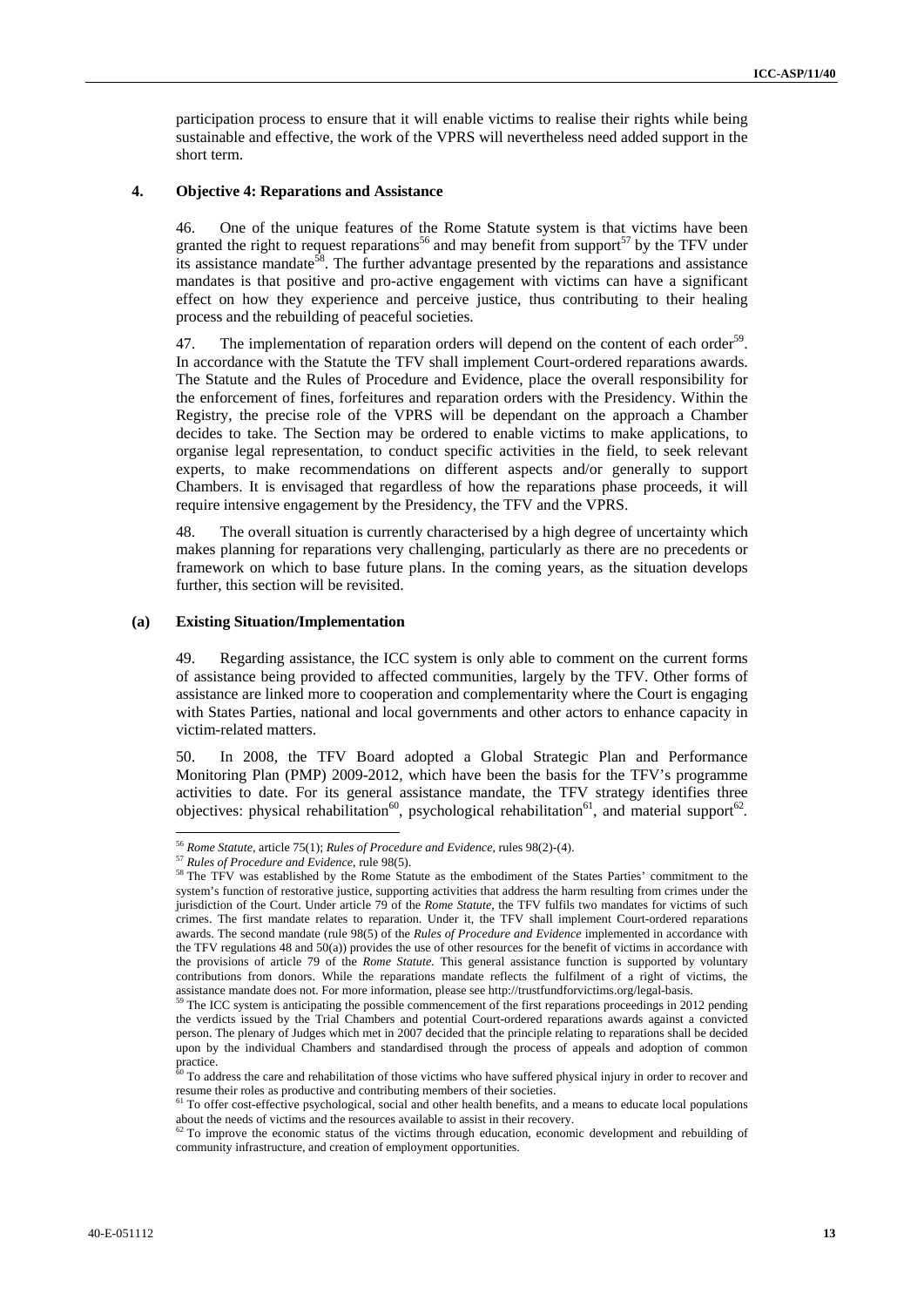The TFV's programmes also focus primarily on cross-cutting issues<sup>63</sup>. The TFV employs a participatory programme management process to ensure that benefits provided under either the assistance or reparations mandates are attuned to local cultural, social and political realities.

51. Although there have not yet been any reparations proceedings nor any guiding decisions, there are ongoing discussions across the ICC system, and indeed within the entire Rome Statute system, about reparations. While, in the event of a conviction, the judicial determinations about the nature of reparations are the sole province of the judges, preparatory discussions about the non-judicial aspects of reparations and how the system's elements might prepare for them are taking place.

#### **(b) Future Plans**

52. From now until the conclusion of any potential reparations proceedings, the ICC system and its relevant units will be planning in a coordinated fashion for the most likely operational scenarios. An outgrowth of this process will be the development of policies, strategies and SOPs in order to be as prepared as possible to deal with activities that will be required to implement any reparation orders from Chambers.

53. Many organs and units will likely have a role to play with regard to reparations and assistance, including the TFV, which may be requested to take the lead in the implementation of Court-ordered reparations; the OTP; the OPCV; the PIDS; the VPRS and others. Both the TFV and the VPRS have been preparing for eventual reparation proceedings and for the foreseeable scenarios that might arise from potential reparations orders. It is part of the OTP's Prosecutorial Strategy for 2009-2012 and one of the Office's priorities to conduct financial investigations in order, *inter alia,* to potentially contribute to the reparations phase. The OPCV has been and will continue to be involved in providing assistance to its clients regarding this issue within the framework of the judicial proceedings. In anticipation of a potential reparations phase, the VPRS has prepared standard application forms for reparations and incorporated the issue of reparations in its field activities, remaining mindful of the dual needs both to manage expectations and to adapt strategies to different stages of the proceedings. As much as possible with the limited information available, the PIDS and the VPRS in wide consultation across the relevant elements of the Registry, Presidency and with the TFV have prepared messages on reparations to respond to questions raised by victims. Once a reparations phase begins, through a similarly consultative process, specific key messages relevant to that phase will be prepared for the field, as well as information for victim communities when Chambers issue their directions for the conduct of reparations proceedings.

54. At the same time, based on insights and experience drawn from its assistance mandate, the TFV aims to develop a new multi-year strategy to be presented to the TFV Board at its next annual meeting in 2013.

### **C. Gap Analysis**<sup>64</sup>

 $\overline{a}$ 

55. The entire ICC system is very aware of the difficult economic circumstances facing the global community and present this section only after a careful, considered review of the circumstances, the legal framework and rights of victims, the resolutions and the current and foreseeable capacity of the Court, taking into account the likely evolution of the Court's caseload and activities. The ICC system does not make any request for additional support lightly, doing so only where it is not physically possible to do more with existing resources, and where not doing more would mean disabling victims' ability to realise their rights.

 $63$  Including promoting community reconciliation, acceptance, and rebuilding community safety nets; mainstreaming gender to include addressing impact of gender based violence and other sexual violence of women, men, and children; integrating and rehabilitating child soldiers and abductees into communities, including support of intergenerational responses; addressing issues of victims' stigma, discrimination and/or trauma. 64A Gap Analysis compares existing activities with what the full range of activities the Court would need to

implement in order to achieve the goals set out in the Revised Strategy. The Analysis then highlights the existing gaps and the implications for the Court's ability to attain its goals.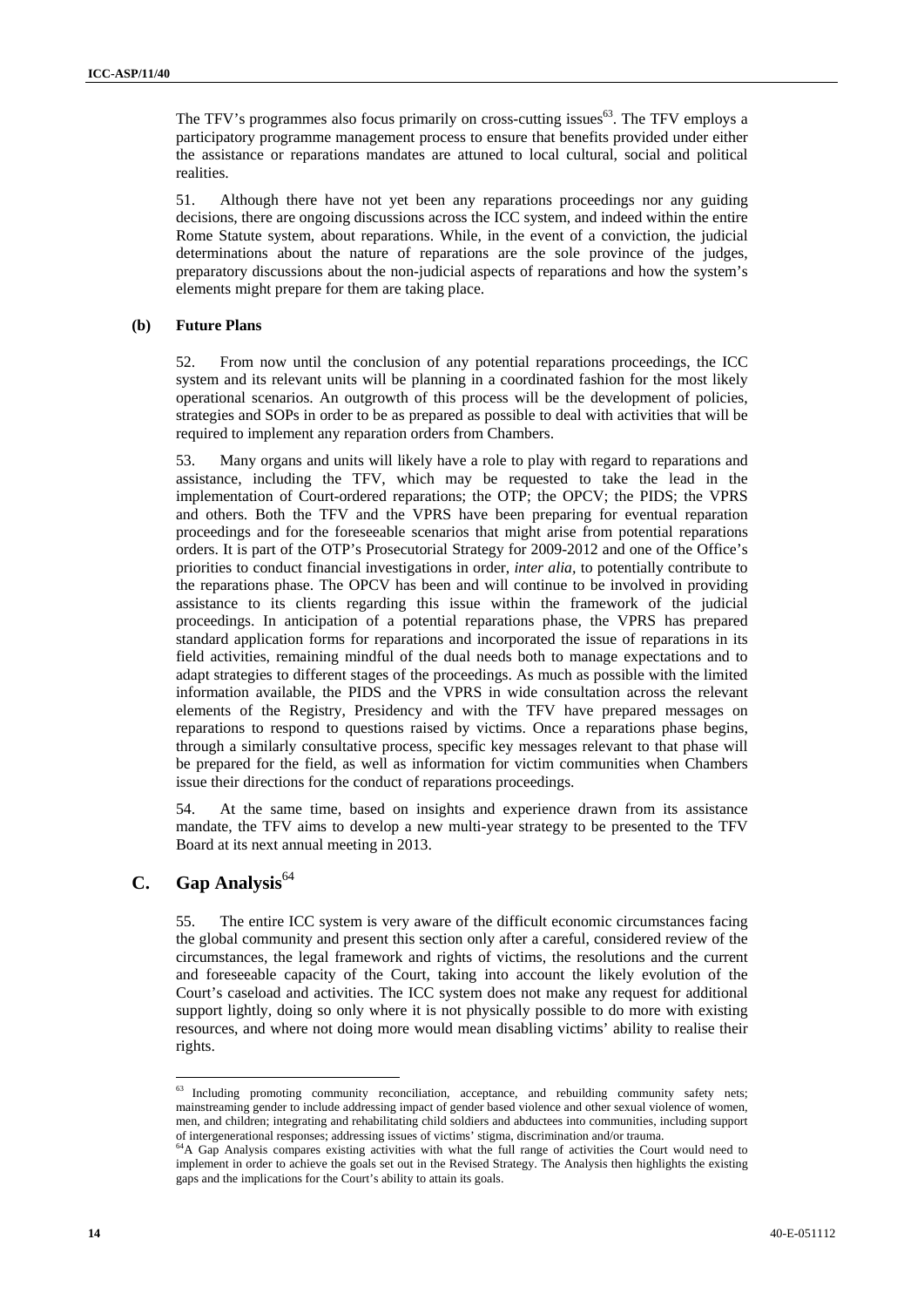56. This section is a roadmap for States on the possibilities and the impacts of resource decisions. The ASP must decide and provide guidance to the Court on the direction it would like the ICC system to take and about the tools the ICC system will have at its disposal to achieve the goals set for it. The very restricted resources outlined in general terms in this section and which will be specified and discussed in the 2013 budget process flow from and are justified by the discussions above. They are a rough indication of the constrained nature of the budgetary impact of the Revised Strategy.

57. In practice, the actual financial resources that the ICC system will require are very much a function of the degree to which it receives cooperation and support from relevant individual States<sup>65</sup>.

#### **1. Gender: a Cross-Cutting Issue**

58. There is general consensus within the ICC system that further strides can and must be taken to both raise awareness about and to train staff, counsel, intermediaries and others on gender and its implications for their work. This training will reinforce previous training, and will further establish a firm foundation for ongoing work with victims and affected communities. Within existing resources, the Court commits to identifying internal training needs both in The Hague and in the field, as well as the training needs of relevant external partners, to train all relevant staff and selected partners about gender and how it relates to work with victims, including victims of  $SGBV^{66}$ . Once the needs are identified and training plans made, the Court requires funding to actualise the training program: to develop training materials, to hire a trainer and to cover the travel costs associated with training sessions.

59. In coordination with this general training, and while maximising opportunities and economies, individual victim-related units will also provide tailored training to their staff to strengthen their ability to fulfil their mandates in the most appropriate and respectful manner possible<sup>67</sup>. Relevant units will also work to build partners' and intermediaries' capacities as needed to ensure gender considerations are incorporated into the work of all involved in the ICC system.

60. The units of the ICC system will update and further develop existing policies and SOPs to reflect the commitment to take into account gender and gender-related issues. The Registry would like to develop guidelines, in consultation with Chambers, to ensure that when victims' representatives are appointed, especially common legal representation, the distinct interests and needs of particular groups of victims are met, including gender and SGBV.

#### **2. Objective 1: Communications**

61. The Court itself can facilitate improvements in the communications process by internally promoting regular ongoing communication between elements working with victims and related issues. Enhanced cooperation and internal communications/coordination will better enable the ICC system to meet its communications obligations as duty bearer to victims and affected communities. Within the budget, the ICC system will also develop and employ a communications strategy/checklist so all victims receive a basic standard set of inclusive information. Training is one way of maximising the impact the ICC system's staff can have. The better able staff are to communicate with those to whom they hold a duty, the more effectively the messages and information they convey will be assimilated. To the extent feasible and in the most efficient and effective manner possible, the Court will use

<sup>&</sup>lt;sup>65</sup> The Way Forward section of the final report of the focal points on the stocktaking exercise stresses "... the States (both situation countries and other States) also have a fundamental role to play within the Rome Statute system from the point of view of complementarity." ICC-ASP/9/25 also RC/11 p. 86.<br><sup>66</sup> In areas where capacity is already taxed to its fullest, such as in VWU, the VPRS, the OPCV and OPCD, this

commitment will require the addition of outside experts.

 $67$  The Outreach Unit will train staff on working with victims of sexual crimes and on interacting with children, particularly child soldiers (focus on crimes charged in cases in proceedings). The VPRS needs further support for consultants to develop the improved tools or training it needs to impart both to intermediaries and LRVs on interacting with victims, including victims of gender crimes, using gender based approaches.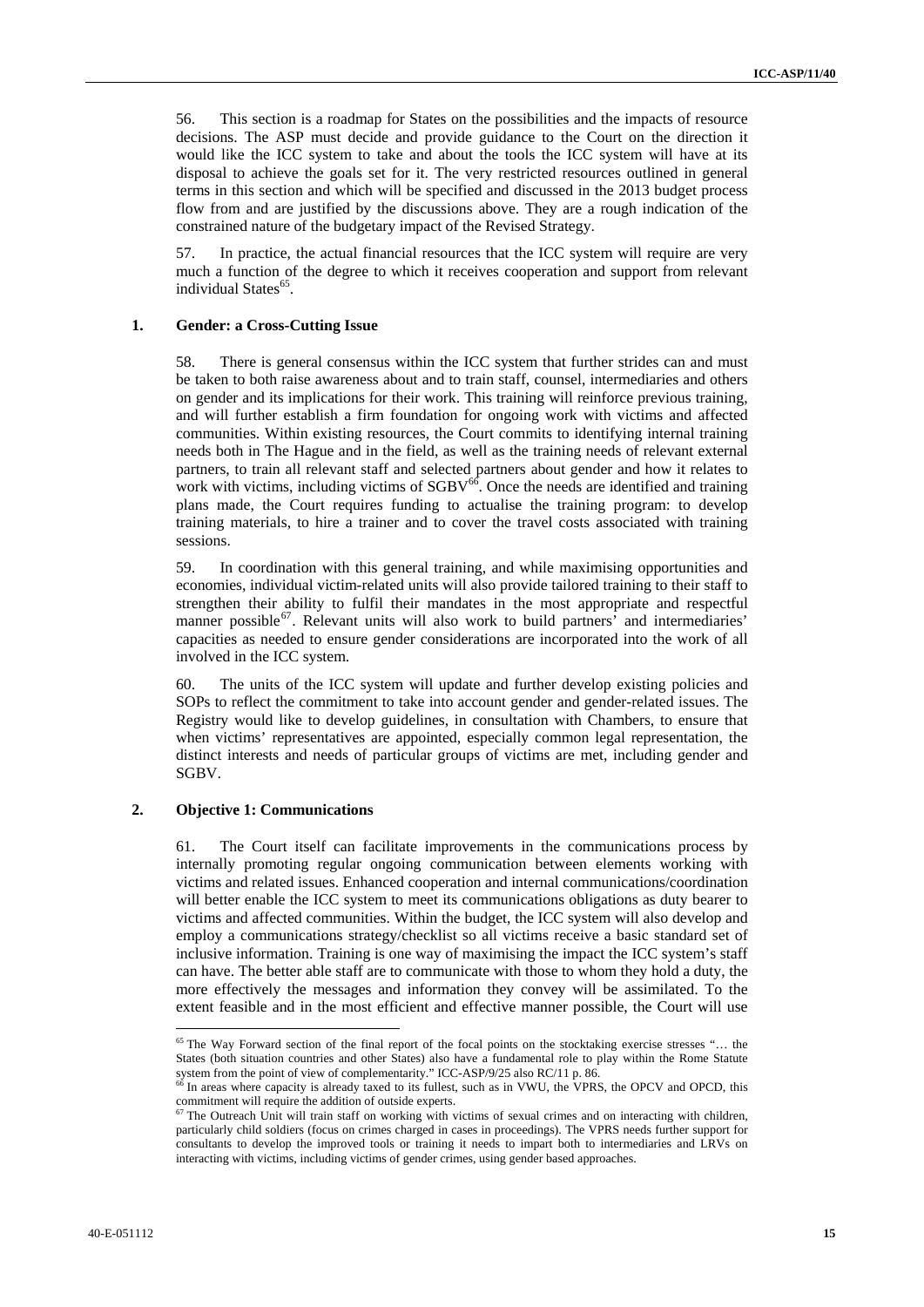existing resources to train relevant staff about the rights of victims and how to manage the relevant issues when communicating with them so that it is an effective, positive exercise<sup>68</sup>.

62. The gap identified by the ICC system elements is largely related to capacity. As the number of situations and countries in which the ICC operates increases, the geographic spread, cultures and languages the Court must accommodate increase proportionately. While the ICC system continues to conduct its Outreach efforts in compliance with its obligations as a duty bearer, doing more with the same or fewer resources each situation has unique requirements that must be met by personnel with different skills.

63. However, the continued expansion of its responsibility as duty bearer without suitable support has required the Court to make choices that limit its ability to fulfil those responsibilities. The Court sits on the horns of a dilemma. On the one hand, in a number of resolutions, States have emphasised the importance of outreach to victims and affected communities and the need to implement the Strategic Plan for Outreach and to do so as close as possible to "the outset of the Court's involvement"69. This was considered a means of giving "effect to the unique mandate of the Court towards victims"<sup>70</sup>. The Court is committed to moving in this direction.

64. Bearing in mind the current economic environment, the PIDS – the Section primarily responsible for the ICC system's outreach and communications – has worked conscientiously to manage to expand operations into seven situations using the same level of human resources originally allocated for three situations. To manage more than double the number of situations within the relatively unchanging resource envelope, the Section has reduced the level of operations in situations with less judicial activities due to lack of arrests such as Sudan and Uganda, or where cases are at advanced stages such as in the Democratic Republic of the Congo and redeployed some positions to emerging situations. Where possible to amplify its impact, the Court's Outreach Programme has sought partners to develop synergies. However, it should be noted that in many locations lack of local capacities and concerns about the security and safety of potential partners present major challenges and at times make forming collaborative partnerships not viable.

65. Field presence plays an important role in this regard. The systems' field presence contributes to and facilitates increased collaboration with partners in the field, needed information exchange with the media and key local and regional interlocutors, maintaining relationships with affected communities and victims all of which lead to more efficient and increasingly effective outreach, and increased protection for witnesses and victims. Outreach field operations are overseen and supported by the Outreach Unit in The Hague that also develops plans and supervises their implementation. The PIDS must also constantly follow judicial developments to ensure field offices have accurate and timely information required.

66. On the other hand, the very limited number of field staff cover vast areas and are frequently hampered in their activities by issues related to local infrastructure, capacity and availability of the minimal necessities. To provide information on victims' participation and specifically addressed to the wide range of victims and victim communities and to conduct the dialogue to which victims have a right in all the local languages, with respect for local custom and in the most effective manner possible is not attainable within the current constraints. Audio visual products have proven to be the most effective tool to make complex judicial processes understandable to all audiences. At the seat of the Court customized outreach communication tools are developed, including radio and television programs that are used during interactive sessions and broadcast by local media. Adequate resources are also required to mount an effective outreach campaign and produce such communication tools.

<sup>68</sup> Training required includes, among others: cultural sensitivity, gender, communications skills, dealing with

traumatised and vulnerable witnesses, and avoiding secondary traumatisation or retraumatisation.<br><sup>69</sup> See *Official Records, Ninth session 2010* (ICC-ASP/9/20), vol. I, part III, ICC-ASP/9/Res.3, para. 38.<br><sup>70</sup> See *Offic*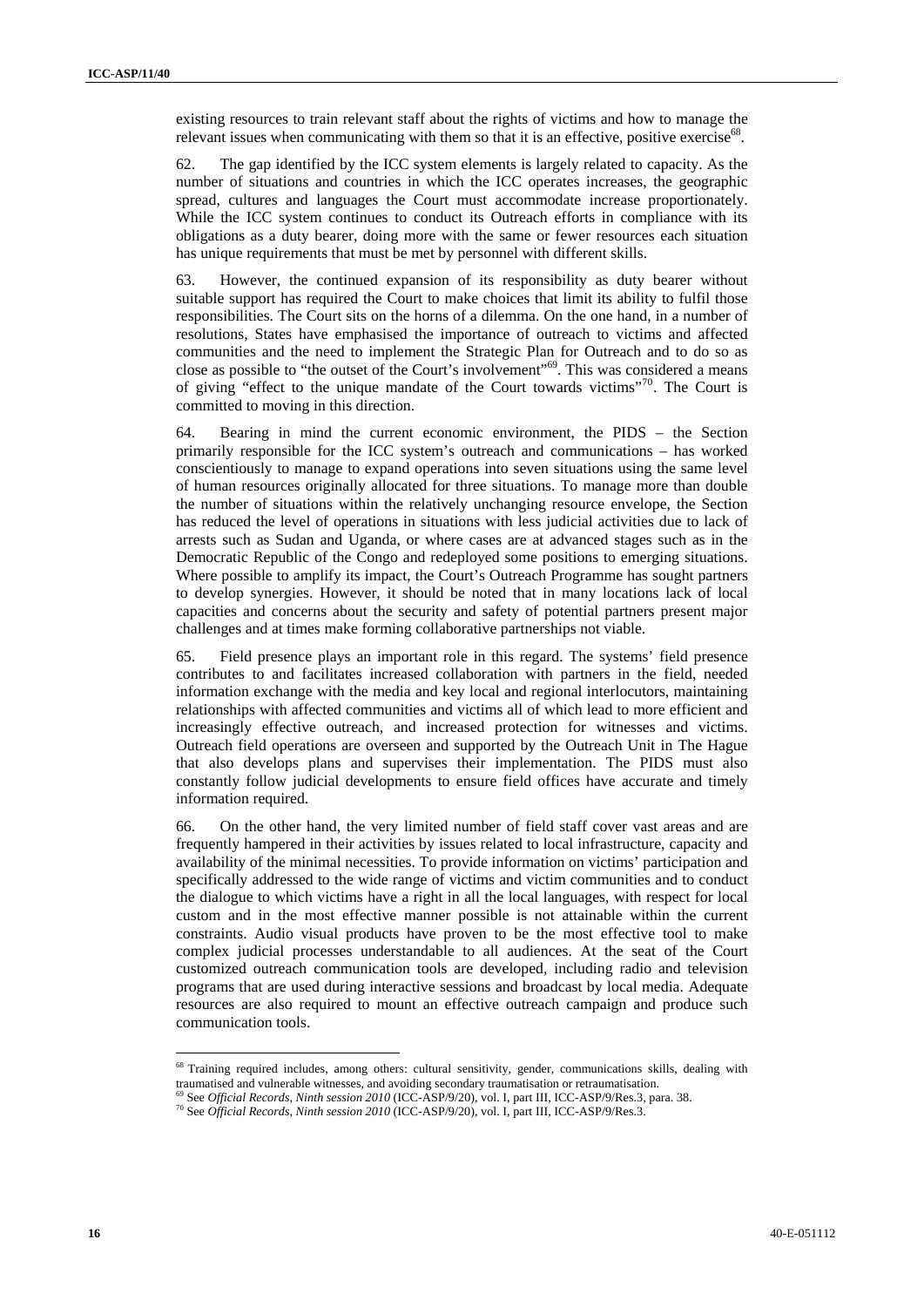67. The ICC system agrees with the report of the focal points, in the section entitled "Way forward after Kampala," that highlights the vital role of communications: "[I]t could be argued that some expenses coupled with strategic goals represent more of an investment than a running cost".<sup>71</sup> As a result of all of these factors, the ICC system and its relevant elements requires additional resources to enable it to most efficiently and effectively meet its obligations in relation to the victims' right to communication.

68. Finally, complementarity remains a cornerstone of the Strategy, including outreach in particular. States should support the Court system domestically, providing access to media opportunities and spreading the ICC and Rome Statute system messages through their national justice and other domestic systems. Member States can also support the outreach efforts by incorporating Rome Statute and ICC messages where relevant in their development and rule of law programming and in their bilateral and multilateral engagement with situation countries in areas related to the work of the Rome Statute system. With this multi-faceted support from States—the required funding plus domestic and international support for outreach—the ICC system would be able to supplement its perforce limited outreach efforts so that victims rights will be met through suitable levels of quality and effective outreach activities.

#### **3. Objective 2: Protection and Support**

69. Under the Court's legal framework and existing jurisprudence, the ICC system has a fundamental obligation to ensure that the victims' right to protection and support is implemented and carried out in an appropriate and respectful manner $^{72}$ . The States will have to decide to what extent the ICC system will be able to provide the services that would be required for the Court system to fulfil its obligations.

70. As mentioned earlier, the jurisprudence around victims and their rights is evolving over the course of the Court's proceedings. This evolution has had an impact on the duty to protect and support. In addition, the growing number of situations, as well as the unique nature and complexities of each, necessitate different responses and varying levels of resourcing. Regardless of the particular details of each case, the increase in cases, which will continue in the foreseeable future, affects both the headquarters and the field staff for all units involved with this mandate. Within the context of protection and support, this relates primarily to the VWU and, to a lesser degree, to the SSS and VPRS.

71. To protect the physical security of victim which can be compromised by revealing confidential information, the VPRS requires resources to provide situation-appropriate material for passive protection and information security. The VWU's capacity for psychosocial assessments will need reinforcement as the demand for this service grows both in the courtroom and in the field. To adequately fulfil this obligation the VWU needs to supplement their current staff. The increasingly complex and rapidly changing circumstances in the current situation countries necessitate the analytical capacity to ensure the Court can continue to adequately fulfil its obligations as duty bearer for the right to protection. Finally, the demands of Chambers and other elements of the system related to legal and factual submissions to Chambers, protection and support issues and activities, operational matters and negotiations, as well as other legal activities, require the VWU to further bolster its existing legal capacity to ensure the Court can meet its obligations to protect and support victims. To meet all of these demands, the VWU would require additional resources, including to cover logistical costs and other expenses. These specific resources will be detailed as part of the 2013 budget process.

72. As before, training needs to be provided to staff from across the ICC system so that the Court can better fulfil its obligation to safeguard the wellbeing of victims. Staff and Counsel interacting with victims must be fully aware of victims' rights, their psycho-social needs and the role of gender in this context. Where internal resources are available, the Court will absorb the cost, and will strive to achieve economies of scale by coordinating a general training programme on victim-related issues. Lastly, to protect the physical security

 $71$  RC/11 p. 85.

<sup>72</sup> *Rome Statute*, articles 43(6) and 68(1); *Rules of Procedure and Evidence*, rule 17.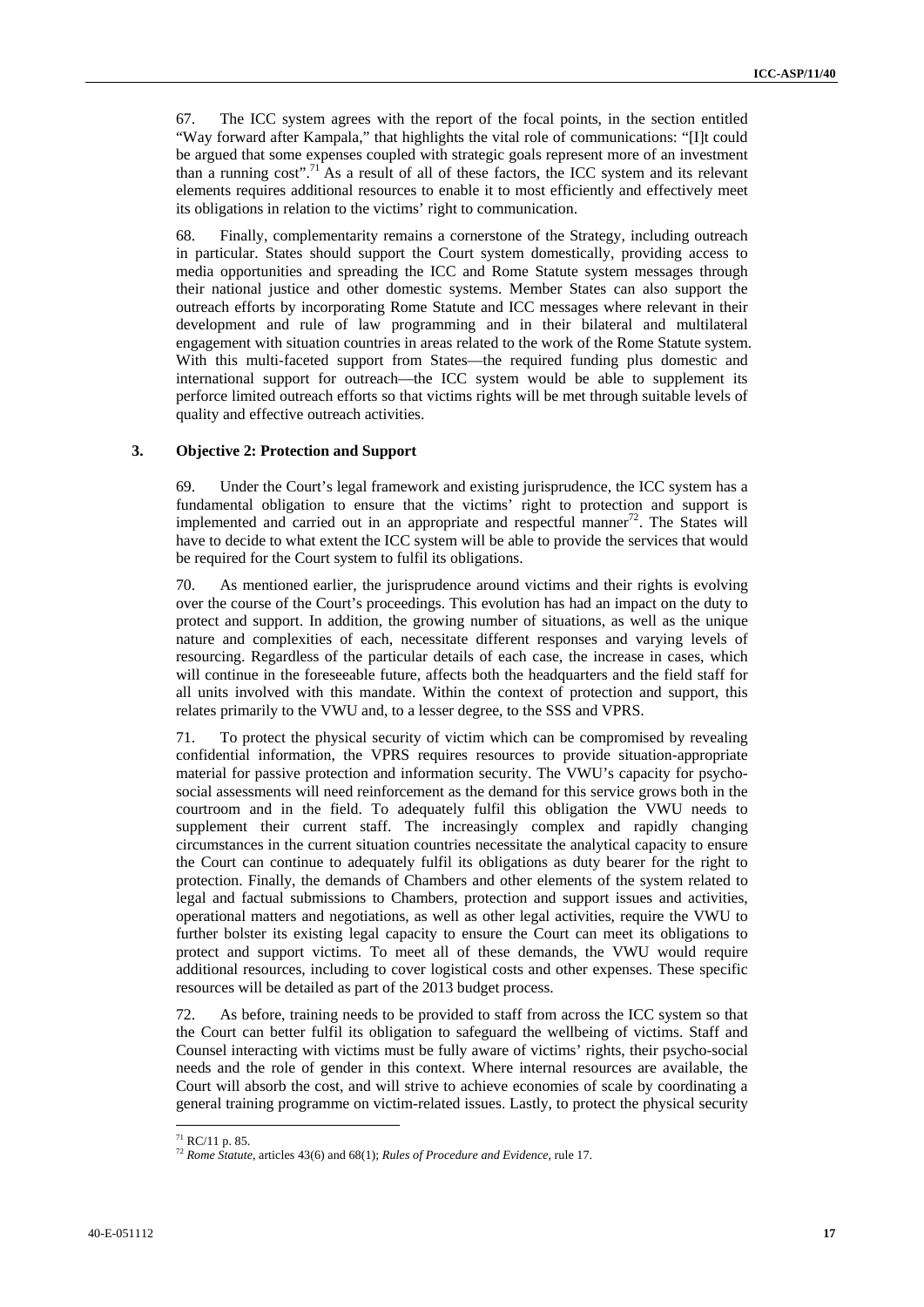of victim information, the VPRS requires resources to provide situation-appropriate material for passive protection and information security.

#### **4. Objective 3: Participation and Representation**

73. Within its existing resources, the ICC system can further improve coordination between units dealing with victims so that accurate, well coordinated and timely messages about rights to participation and reparations reach victims. As part of its general review of the Legal Aid Scheme, the Registry will undertake a review of the resources provided both to Defence counsel and to LRVs to ensure they have adequate resources to assimilate and respond to the increased amount of information, filings and victim applications in the judicial proceedings.

74. The Registry will also continue to upgrade the software provided to the Defence and victims' representatives to further improve their functionality and to enable them to participate more fully in the e-court, of which the ICC is justly proud. The Court system will also review its court management processes to ensure that notification obligations continue to be met in a timely and accurate manner.

75. As noted above, the Court is aware of resource issues surrounding victim applications and is experimenting with different application methods. The size of the Court's workload is determined by factors such as the scope of the charges as defined by the Prosecutor and confirmed by the Pre-Trial Chamber, which in turn affects the number of victims potentially entitled to participate in proceedings or seek reparations; the security situation and other factors on the ground; actual number of victims that apply to participate; the complexity of the criteria established by the Chambers in assessing the applications; the number of representatives and the role the victims play in the proceedings. The Court has not yet reached a balance in terms of cases in and out, so the trend has been for increasing numbers of cases as well as increasing volume of victims applying to participate (though the later is not consistent and depends on the individual cases). This requires the Court to maintain flexibility in order to meet the fluctuating requirements arising from each individual case. The VPRS plans to retain flexibility through GTAs as required depending on duties imposed by Chambers. There has been and will continue to be development in the way victims, individually and in groups, are represented in proceedings. The role of LRVs in reparation proceedings remains uncertain, as does the process by which applications for reparations will be made. These decisions will have an impact on resource needs in headquarters as well as in the field, though it is too early to present an indication of what that impact might be.

76. Currently, the VPRS has only five established field staff posts to cover all situations and cases. This situation is simply unworkable. Therefore, specific resources to alleviate the situation will be detailed in the 2013 budget process. Even with the addition of limited resources, peak workload periods will remain a challenge that is met in part with flexible resources. Similarly, the OPCV has no staff dedicated in the field who could establish contact with victims as soon as the Office is appointed as legal representative, explain and keep them updated on the proceedings, and gather information and documentation necessary for their participation in the proceedings. Yet, Chambers have constantly recognised the importance of maintaining the ability of legal representatives in The Hague to contact victims in the field<sup>73</sup>. In order to fulfil this obligation, the OPCV would require further resources, which will be specified in the 2013 budget. As per today, senior staff of the OPCV travel in the field to perform the tasks outlined above. Indeed, said tasks require a certain level of seniority and expertise as they involve privileged communications and possible contacts with high level local interlocutors.

 $\overline{a}$ <sup>73</sup> See, *inter alia*, in the *Bemba* case, Decision on common legal representation of victims for the purpose of trial, Trial Chamber III, 10 November 2010, para. 26; in the *Ruto et al.* case, Decision on Victims' Participation at the Confirmation of Charges Hearing and in the Related Proceedings, Pre-Trial Chamber II, 5 August 2011, para. 79.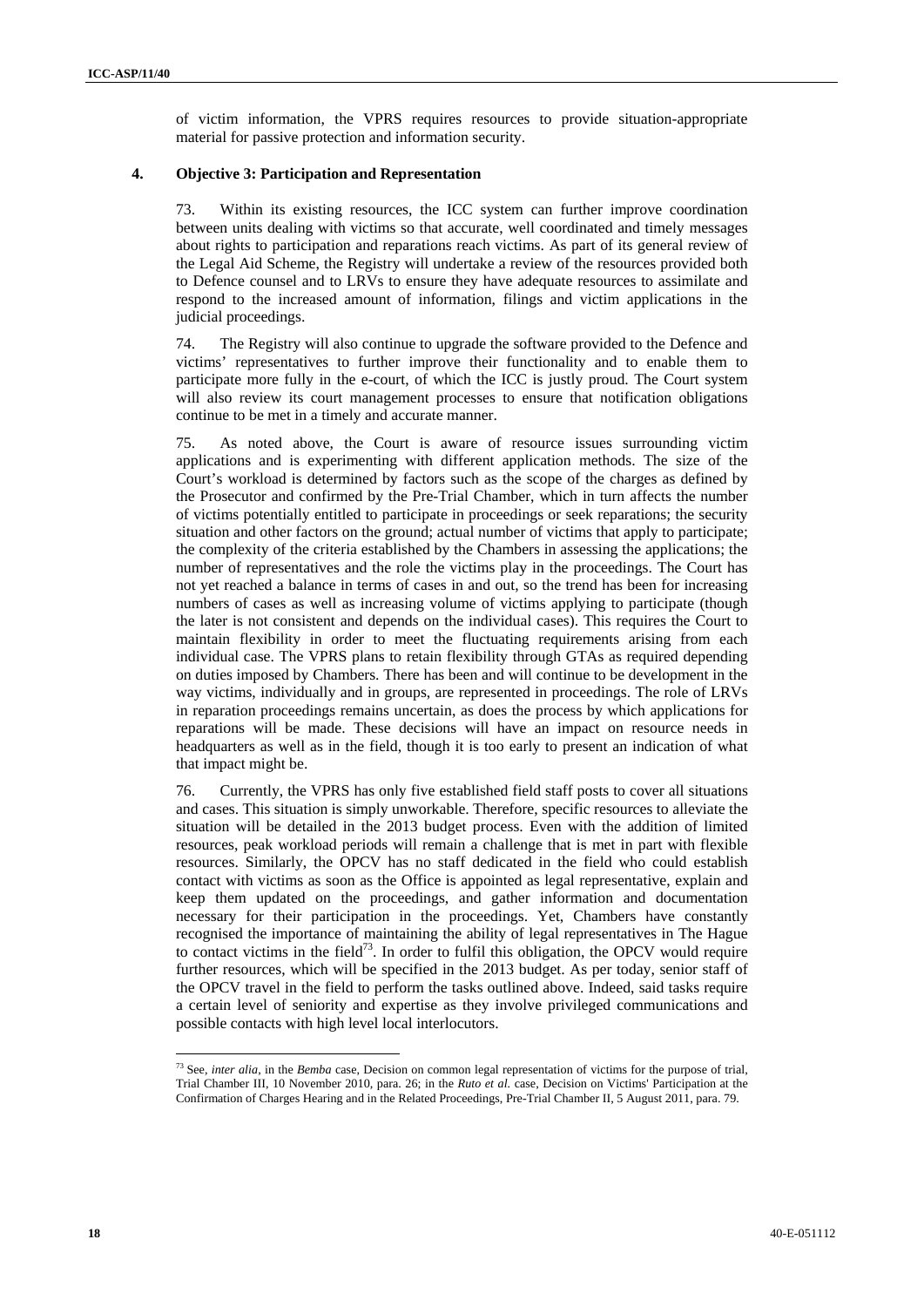#### **5. Objective 4: Reparations and Assistance**

77. At this point in the evolution of the judicial process, it is difficult to detail any gaps as it is unclear what the situation regarding reparations will be. The TFV has gained valuable insight and operational knowledge implementing assistance projects that may enlighten the ICC when devising an award for reparations, especially if collective reparations are awarded. The ICC system is primarily learning from the experience of others and from academics and is engaged in internal consultations and planning.

78. The only clear gap at the moment is within the VPRS, which was established as the specialised unit within the Registry in relation to reparations. However, it does not as yet have any staff resources dedicated to reparations. Without prejudice to the presumption of innocence in any particular case, if the Court were to reach a final conviction, regardless of the direction or form of reparations, VPRS would need the capacity to fulfil its reparation related obligations. This is a significant gap, particularly at the crucial stage where the Court is undertaking preparations for its first reparations proceedings, which will most likely occur in 2012. The VPRS would therefore require additional staff resourcing. Furthermore, the Trust Fund anticipates increasing staffing needs, in particular in the area of financial management and communications/resource mobilization. These needs are related to the triggering of the reparations mandate as well as to the growing number of situations that will require activities under the Trust Fund's assistance mandate. The additional resources required will be specified as part of the 2013 budget process.

### **D. Key Lessons Learned**

79. Learning from past experiences, as well as from the wisdom of partners, be they victims, intermediaries, civil society, NGOs or States, makes it possible for all elements of the ICC and Rome Statute systems to refine and further improve their approach to victims, and to better realise their responsibilities as duty bearers in relation to victims who have rights under the Rome Statute system. The following section contains some of the foundations upon which the above implementation plans were developed.

80. Overall, the Court must adapt to the unique aspects of each case and situation. More generally, however, the ICC system must adapt to the insecurity in which most victims live and to the affect it has on them. This means accounting, and where possible compensating, for the huge influence this insecurity has on victims' engagement with the Court.

81. How the elements of the Rome Statute system communicate and what they say, all have an impact on the general public and more particularly on victims. Great care must be taken by all elements and units of the system regarding messaging and managing expectations. Appropriate coordination and cooperation is crucial. This is particularly true since victims and the general public may not distinguish between one part of the Court and another. Exchanges of information early in the process have proven both effective and beneficial in enabling victims to access their rights. New tools such as the *Draft Guidelines Governing the Relations Between the Court and Intermediaries*, the protocol on cooperation in relation to witnesses and victims, and other internal agreements ease communications between and with different elements of the ICC system. The fruits of these efforts are quickly apparent. Furthermore, the Court has established new IT systems which have also improved efficiency with regards to the transmission of information, especially between units that play a role in the proceedings. These measures have improved both the effectiveness of the participation of victims in the proceedings as well as the exchange of information between victims themselves.

82. Enhanced external communication, coordination and cooperation with external partners in the field is equally essential. Experience has proven that the Court's impact could be enhanced by working closely with other actors present in the field. However, when working with intermediaries, caution must be exercised, as it is not always easy to ascertain who really has access to and the trust and confidence of victims, or who can speak on their behalf. In each new location, special efforts must be made to ascertain this knowledge. Most units with a field presence have developed relations with external partners, be they civil society organisations, local national or international NGOs, U.N. agencies, legal and academic communities, and various media outlets. The ensuing dialogue has